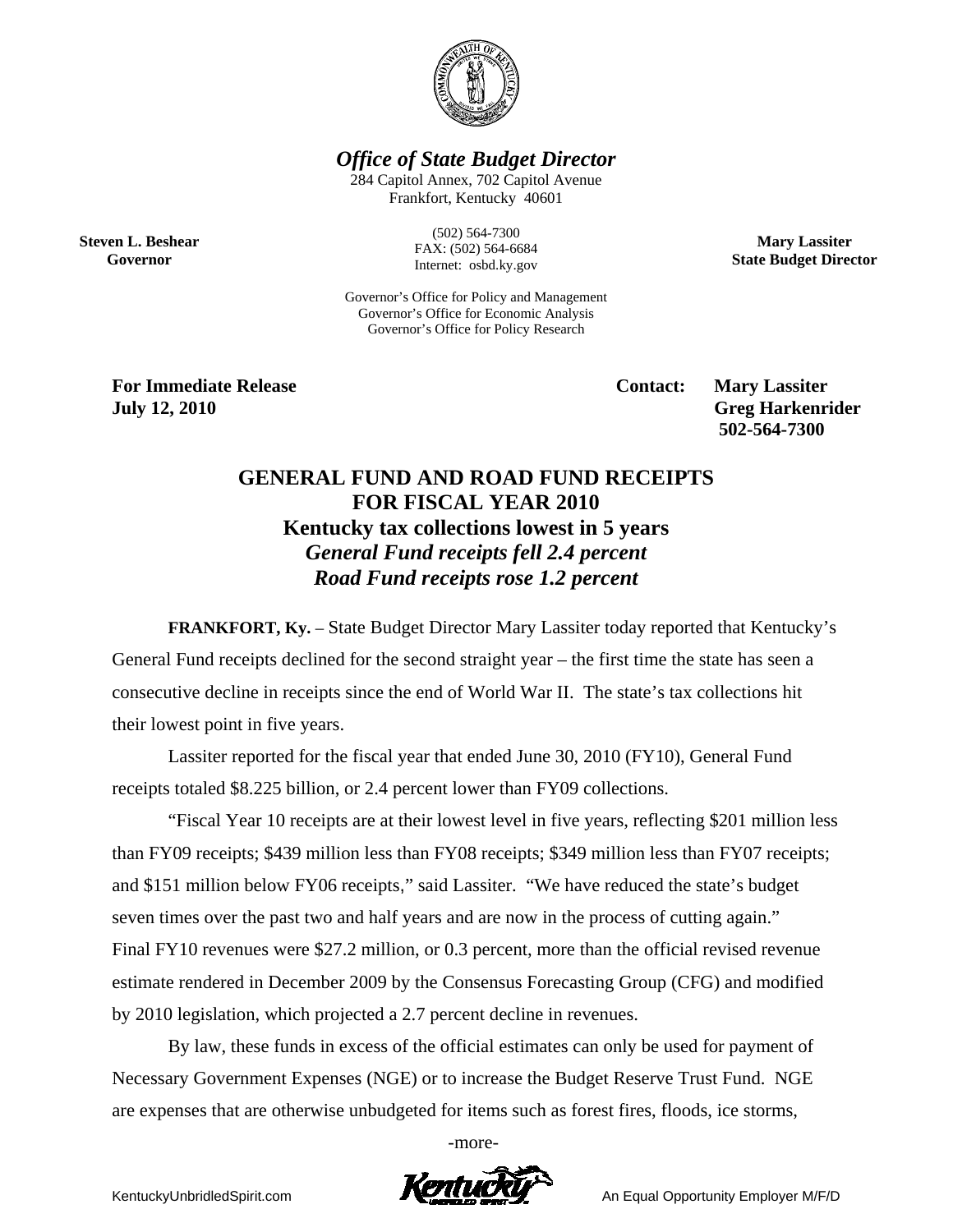tornadoes, National Guard security and disaster assistance, legal judgments, etc. Over the last four years, these expenses have averaged \$49 million. The biennial budget passed by the General Assembly included no direct appropriation for NGE.

 As predicted by the Consensus Forecasting Group, revenue collections improved throughout the fiscal year. First quarter receipts fell 5.6 percent and gradually improved each quarter, with the final quarter of the fiscal year growing by 0.4 percent.

"Serious budgetary challenges lie ahead, but achieving the FY10 revenue estimates in both the General Fund and Road Fund is certainly a welcomed sign that we are beginning to see some signs of economic recovery," Lassiter said.

A summary of General Fund collections for FY10 and FY09 is shown below in Table 1.

|                        | <b>Actual</b><br><b>FY10</b> | <b>Actual</b><br><b>FY09</b> | <b>Difference</b><br>$(mil.$ \$) | <b>Difference</b><br>$($ %) |
|------------------------|------------------------------|------------------------------|----------------------------------|-----------------------------|
| Sales and Use          | 2,794.1                      | 2,857.7                      | $-63.6$                          | $-2.2$                      |
| Individual Income      | 3,154.5                      | 3,315.4                      | $-160.9$                         | $-4.9$                      |
| Corp. Income           | 237.9                        | 268.0                        | $-30.1$                          | $-11.2$                     |
| <b>LLET</b>            | 145.9                        | 121.7                        | 24.3                             | 20.0                        |
| Coal Severance         | 271.9                        | 292.6                        | $-20.6$                          | $-7.1$                      |
| <b>Cigarette Taxes</b> | 278.4                        | 203.0                        | 75.4                             | 37.1                        |
| Property               | 516.2                        | 513.1                        | 3.0                              | 0.6                         |
| Lottery                | 200.0                        | 193.5                        | 6.5                              | 3.4                         |
| Other                  | 626.2                        | 661.4                        | $-35.2$                          | $-5.3$                      |
| <b>TOTAL</b>           | 8,225.1                      | 8,426.4                      | $-201.2$                         | $-2.4$                      |

### **Table 1 Summary of General Fund Receipts FY10 and FY09**

# **Individual Income Tax:**

Individual income tax receipts declined \$160.9 million, or -4.9 percent, from last year with weakness in three of the four components (withholding, declarations and fiduciary) of the tax. Only net returns rose compared to last year but the increase was minimal.

# **Sales and Excise Taxes:**

Sales and use tax receipts fell 2.2 percent, or \$63.6 million, as the national recession cut into consumers' ability to make taxable purchases.

Cigarette tax receipts increased \$75.4 million, or 37.1 percent, in FY10 due largely to the tax increases enacted during the 2009 Regular Session of the General Assembly.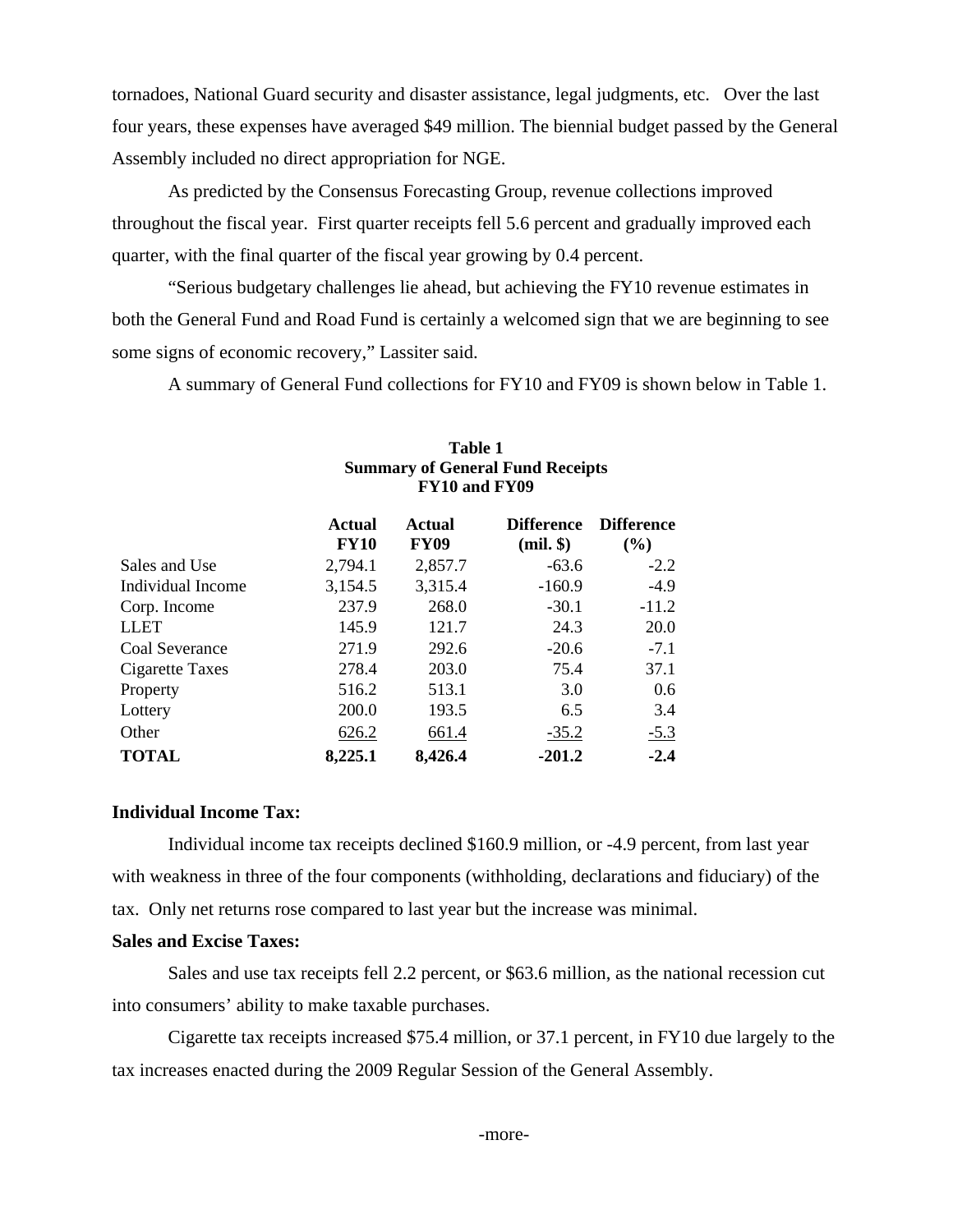# **Business Taxes:**

Corporate income tax collections fell \$30.1 million, or 11.2 percent, due to the national economic recession. The limited liability entity tax increased 20.0 percent over last year, or \$24.3 million, over the same period. Combined corporation income tax receipts and limited liability entity tax receipts were \$383.8 million for FY10, \$5.8 million lower than was collected in FY09.

# **Other Revenues:**

Coal severance taxes decreased 7.1 percent in FY10. Total collections for the fiscal year were \$271.9 million, an amount greater than the consensus estimate for the coal severance tax. Both severed tons and the average price per ton exceeded the estimates, causing collections to exceed expectations.

Property tax receipts increased 0.6 percent or \$3.0 million from FY09. Real property and public service property tax collections helped offset declines in motor vehicle and tangible property tax receipts. The lottery, meanwhile, rose 3.4 percent or \$6.5 million to post a dividend to the Commonwealth of \$200 million. The "other" category declined 5.3 percent or \$35.2 million.

Table 2 compares General Fund collections to the official revenue forecast. Actual receipts were \$27.2 million or 0.3 percent more than the official estimate.

|                    | <b>FY 10</b>  | <b>FY 10</b>    | <b>Difference</b> | <b>Difference</b> |
|--------------------|---------------|-----------------|-------------------|-------------------|
|                    | <b>Actual</b> | <b>Estimate</b> | $(mil.$ $\})$     | $($ %)            |
| Sales and Use      | 2,794.1       | 2,792.6         | 1.5               | 0.1               |
| Individual Income  | 3,154.5       | 3,148.8         | 5.7               | 0.2               |
| Corporation Income | 237.9         | 234.5           | 3.4               | 1.4               |
| <b>LLET</b>        | 145.9         | 143.6           | 2.3               | 1.6               |
| Coal Severance     | 271.9         | 244.7           | 27.2              | 11.1              |
| Cigarette Tax      | 278.4         | 280.2           | $-1.8$            | $-0.6$            |
| Property           | 516.2         | 518.7           | $-2.5$            | $-0.5$            |
| Lottery            | 200.0         | 200.0           | 0.0               | 0.0               |
| Other              | 626.2         | 634.8           | $-8.6$            | $-1.4$            |
| <b>TOTAL</b>       | 8,225.1       | 8,197.9         | 27.2              | 0.3               |

# **Table 2 Summary of FY10 General Fund Receipts Actual vs. Official Estimate**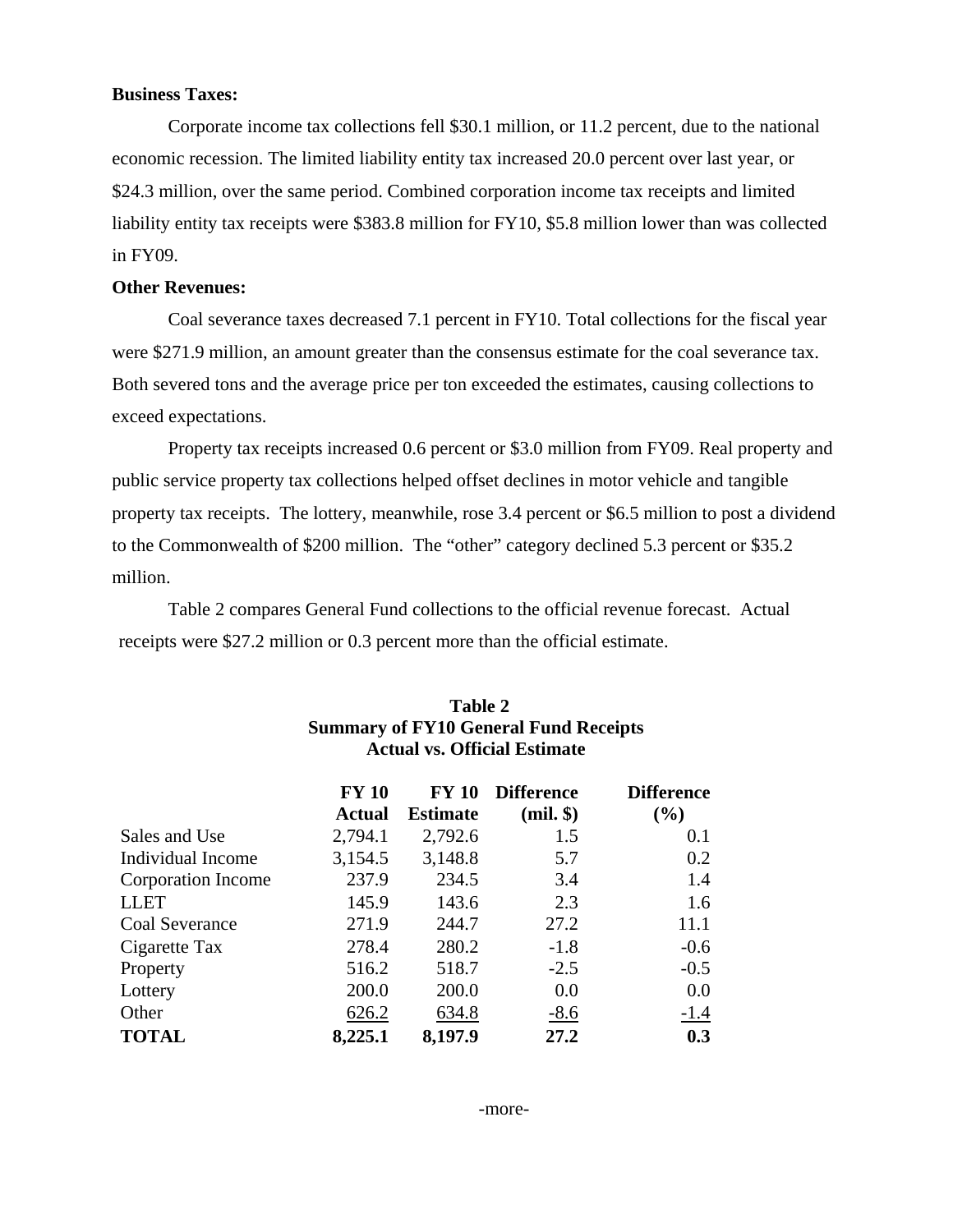Most of the major accounts were within 0.5 percent of the official estimate with the exception of coal severance tax which exceeded the estimate by 11.1 percent. Sales and use tax receipts were over the estimate by 0.1 percent. The individual income tax was above the forecasted level by \$5.7 million. Corporate income tax receipts exceeded expectations by \$3.4 million. Limited liability entity tax receipts were within \$2.3 million of the \$143.6 million forecast. Cigarette taxes were below the estimate by 0.6 percent. The coal severance tax was \$27.2 million above the consensus estimate while property taxes were 0.5 percent lower than forecasted. Lottery receipts matched the consensus forecast and all other taxes were 1.4 percent below the official estimate.

Road Fund revenues for FY10 were \$1.206 billion, an increase of 1.2 percent from the previous fiscal year. Receipts for June were down 1.0 percent. Total receipts rose \$14.6 million from FY09 as motor fuels tax receipts offset declines in virtually every other category. The details of Road Fund collections for FY10 and FY09 are shown in Table 3 below.

|                          | <b>Actual</b> | <b>Actual</b> | <b>Difference</b> | <b>Difference</b> |
|--------------------------|---------------|---------------|-------------------|-------------------|
|                          | <b>FY10</b>   | <b>FY09</b>   | $(mil.$ $\})$     | (%)               |
| <b>Motor Fuels</b>       | 655.8         | 622.5         | 33.3              | 5.3               |
| Motor Vehicle Usage      | 332.8         | 336.3         | $-3.5$            | $-1.0$            |
| Motor Vehicle License    | 96.8          | 98.2          | $-1.3$            | $-1.4$            |
| Motor Vehicle Operator   | 15.9          | 15.5          | 0.4               | 2.7               |
| <b>Weight Distance</b>   | 70.5          | 75.4          | $-4.9$            | $-6.6$            |
| <b>Investment Income</b> | 3.6           | 10.7          | $-7.0$            | $-65.9$           |
| Other                    | 31.2          | 33.4          | $-2.2$            | $-6.6$            |
| <b>TOTAL</b>             | 1,206.6       | 1,192.0       | 14.6              | 1.2               |

# **Table 3 Summary of Road Fund Receipts FY10 vs. FY09**

 Motor fuels tax receipts rose by \$33.3 million or 5.3 percent in FY10. The increase was solely the result of the automatic increase in the tax rate due to increased wholesale prices. Consumption of fuel purchased in Kentucky was actually lower than during FY09, thus partially offsetting the tax rate increase. Motor vehicle usage taxes were down by \$3.5 million for a decrease of 1.0 percent, marking the third consecutive year of declines in taxes from the sale of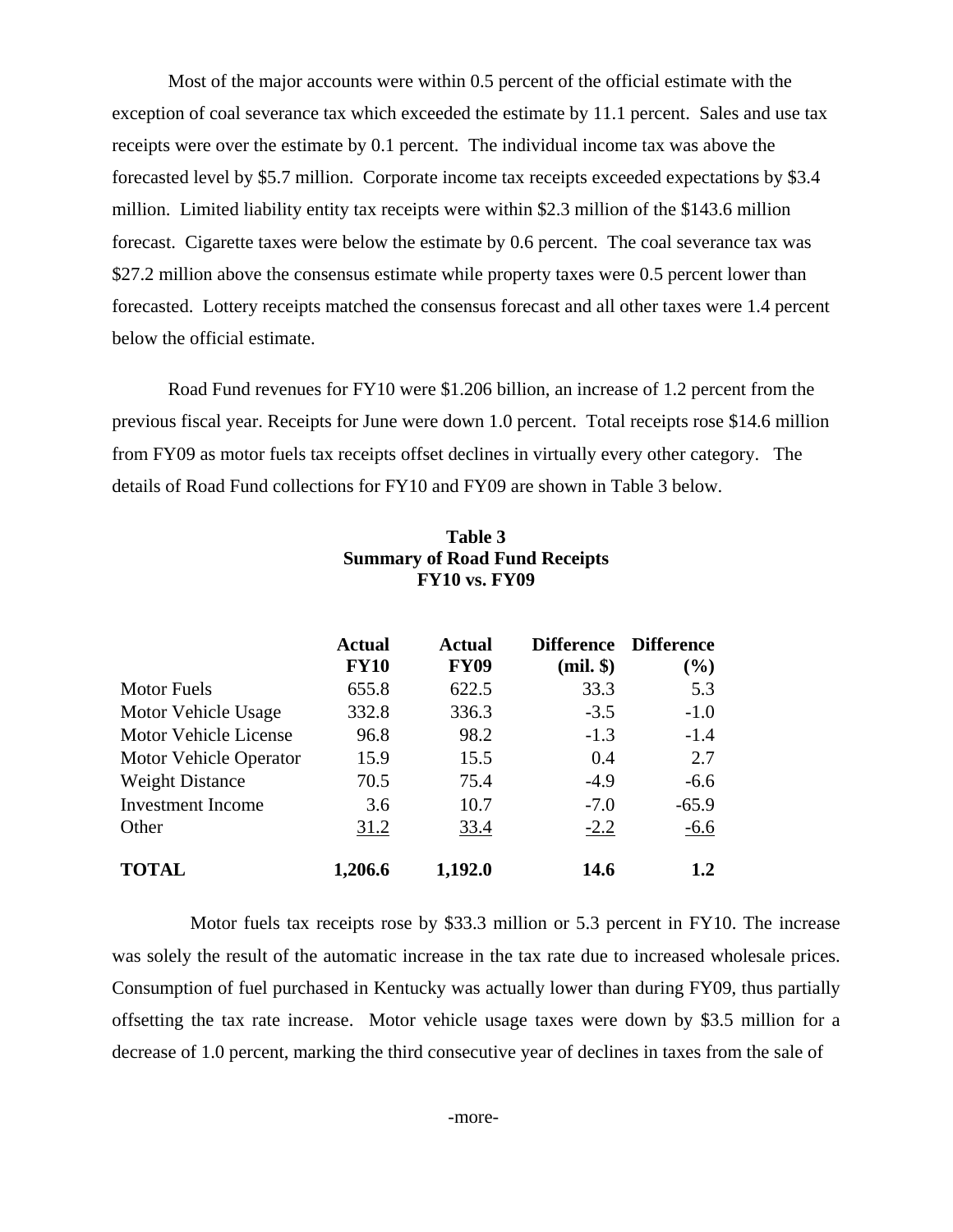motor vehicles. Motor vehicle license receipts fell \$1.3 million while motor vehicle operators' receipts increased 2.7 percent. Investment income declined \$7.0 million due to lower Road Fund balances.

 Road Fund collections for FY10 were above the official consensus estimate by \$7.5 million, or 0.6 percent, as shown in Table 4.

# **Table 4 Summary of FY10 Road Fund Receipts Actual vs. Official Estimate**

|                              | <b>FY 10</b> | <b>FY 10</b>    | <b>Difference</b> | <b>Difference</b> |
|------------------------------|--------------|-----------------|-------------------|-------------------|
|                              | Actual       | <b>Estimate</b> | $(mil.$ \$)       | (%)               |
| <b>Motor Fuels</b>           | 655.8        | 655.6           | 0.2               | 0.0               |
| Motor Vehicle Usage          | 332.8        | 328.6           | 4.2               | 1.3               |
| <b>Motor Vehicle License</b> | 96.8         | 93.5            | 3.3               | 3.6               |
| Motor Vehicle Oprs           | 15.9         | 15.3            | 0.6               | 4.2               |
| <b>Weight Distance</b>       | 70.5         | 70.4            | 0.1               | 0.1               |
| <b>Investment Income</b>     | 3.6          | 3.9             | $-0.3$            | $-6.8$            |
| Other                        | 31.2         | 31.8            | $-0.6$            | $-2.0$            |
| <b>TOTAL</b>                 | 1,206.6      | 1,199.1         | 7.5               | 0.6               |

Among the major accounts, motor fuels taxes hit the estimate almost exactly. Motor vehicle usage taxes were within \$4.2 million, or 1.3 percent, of the forecast. All other accounts, taken together, were within \$3.2 million of the forecasted levels.

This report reflects the final revenues for FY10, however, the expenditure side of the Commonwealth's books won't be closed out until later in the month. Final ending balances for the General and Road Funds will be reported at that time.

-30-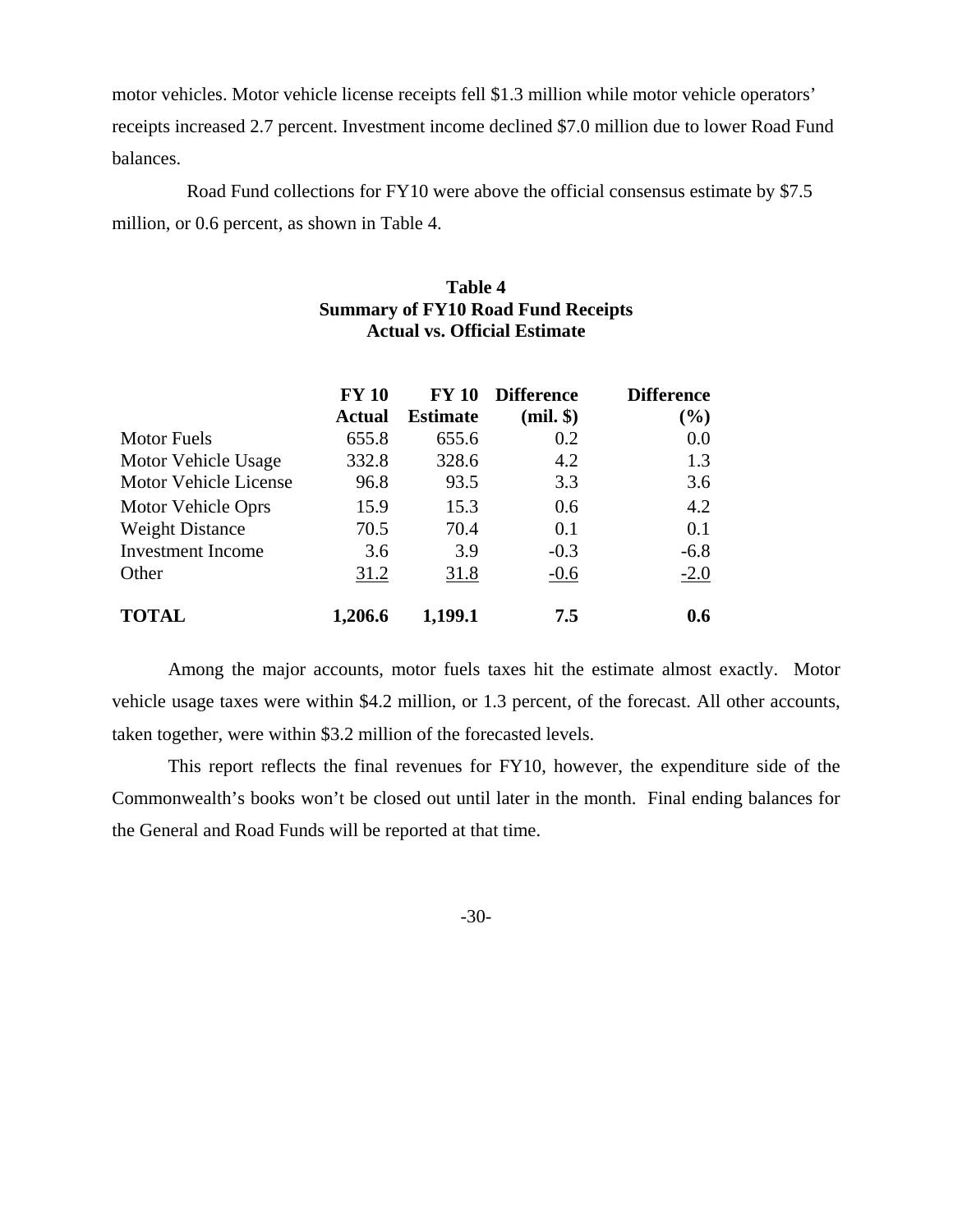#### **KENTUCKY STATE GOVERNMENT REVENUE 1. GENERAL FUND REVENUE**

| \$765,152,389<br><b>TOTAL GENERAL FUND</b><br>\$800,010,799<br>4.6%<br>\$8,225,127,620<br>\$8,426,351,594<br>$-2.4%$<br><b>Tax Receipts</b><br>\$767,652,923<br>\$729,878,349<br>5.2%<br>\$7,917,980,032<br>\$8,112,768,934<br>$-2.4%$<br>\$290,959,258<br>\$297,910,094<br>$-2.3%$<br>\$3,396,530,945<br>\$3,374,871,927<br>0.6%<br>Sales and Gross Receipts<br>$-4.8%$<br><b>Beer Consumption</b><br>524,603<br>570,280<br>$-8.0\%$<br>6,165,505<br>6,478,525<br>51,596,255<br>$-0.2%$<br>Beer Wholesale<br>4.473.485<br>4.619.474<br>$-3.2%$<br>51.696.564<br>4.4%<br>26,835,692<br>25,716,697<br>278,159,743<br>186,756,010<br>48.9%<br>Cigarette<br>352,936<br>3681.6%<br>453,002<br><b>Distilled Spirits Case Sales</b><br>9,333<br>109,333<br>314.3%<br><b>Distilled Spirits Consumption</b><br>837,391<br>801,366<br>4.5%<br>10,719,543<br>10,676,604<br>0.4%<br>2,091,162<br>27,517,432<br>27,884,547<br><b>Distilled Spirits Wholesale</b><br>2,022,855<br>3.4%<br>$-1.3%$<br>Insurance Premium<br>5,722,971<br>16,199,214<br>$-64.7%$<br>125,063,475<br>125,168,149<br>$-0.1%$<br>182,998<br>459,741<br>4,387,515<br>Pari-Mutuel<br>-60.2%<br>(82, 480)<br>---<br>187,994<br>Race Track Admission<br>9,115<br>228<br>3900.5%<br>230,888<br>$-18.6%$<br>235,263,515<br>Sales and Use<br>241,813,737<br>2.8%<br>2.794.057.329<br>2,857,665,168<br>$-2.2\%$<br>191,130<br>5.8%<br>2,442,113<br>2.1%<br>Wine Consumption<br>180,608<br>2,392,069<br>620,700<br>Wine Wholesale<br>925,080<br>$-32.9%$<br>12,082,136<br>12,356,700<br>$-2.2%$<br>9.1%<br><b>Telecommunications Tax</b><br>5,584,720<br>4,880,572<br>14.4%<br>66,786,669<br>61,228,833<br>21,107,290<br>11,548,724<br><b>Other Tobacco Products</b><br>1,708,902<br>1,913,963<br>$-10.7%$<br>82.8%<br>16,292,300<br><b>Floor Stock Tax</b><br>9,717<br>4,347,168<br>$-99.8%$<br>274,940<br>$-98.3%$<br>58,482,578<br>\$539,421,718<br>50.906.117<br>14.9%<br>\$561,746,597<br>$-4.0%$<br>License and Privilege<br>46,182<br>60,750<br>562,082<br>393,050<br>Alc. Bev. License Suspension<br>$-24.0%$<br>43.0%<br>27,707,151<br>Coal Severance<br>23,883,186<br>16.0%<br>271,943,100<br>292,591,094<br>$-7.1%$<br>2,278,062<br>126,439<br>1701.7%<br>$-40.2%$<br><b>Corporation License</b><br>5,470,951<br>9,154,338<br>1,235<br><b>Corporation Organization</b><br>4,036<br>$-69.4%$<br>167,841<br>38,101<br>340.5%<br>50.844<br>76,760<br>$-33.8%$<br><b>Occupational Licenses</b><br>172,153<br>257.200<br>$-33.1%$<br>628,340<br>509,927<br>Oil Production<br>23.2%<br>7,564,121<br>8,430,228<br>$-10.3%$<br>271.425<br>350,225<br>Race Track License<br>7,175<br>0<br>$-22.5%$<br>$---$<br>233,466<br><b>Bank Franchise Tax</b><br>446,481<br>91.2%<br>69,085,922<br>73,339,144<br>-5.8%<br>50,161<br>43.151<br>16.2%<br>596,348<br><b>Driver License Fees</b><br>579,919<br>2.8%<br>1,064,209<br>1,026,580<br>12,807,705<br><b>Minerals Severance</b><br>3.7%<br>13,266,156<br>3.6%<br>Natural Gas Severance<br>3,812,493<br>1,944,550<br>96.1%<br>24,373,188<br>42,155,501<br>$-42.2%$<br>22,390,246<br>22,997,272<br>145,948,432<br>121,650,092<br><b>Limited Liability Entity</b><br>$-2.6%$<br>20.0%<br>412,133,789<br>\$3,583,353,074<br>367,783,495<br>12.1%<br>\$3,392,355,392<br>$-5.3%$<br>Income<br>Corporation<br>96,982,770<br>49.5%<br>237,867,392<br>267,984,858<br>$-11.2%$<br>64,887,809<br>315,151,019<br>302,895,687<br>3,154,488,000<br>3,315,368,217<br>Individual<br>4.0%<br>$-4.9%$<br>(\$144,862)<br>\$5,015,571<br>$-102.9%$<br>\$516,169,947<br>\$513,122,060<br>0.6%<br>Property<br>Building & Loan Association<br>1,588,439<br>1,777,607<br>$-10.6%$<br>2,920,507<br>2,898,977<br>0.7%<br>886,503<br>484,216<br>83.1%<br>248,756,857<br>241,008,338<br>3.2%<br>General - Real<br>$-5.2%$<br>General - Tangible<br>6,078,511<br>6,761,811<br>$-10.1%$<br>193,234,982<br>203,783,916<br>8.7%<br>Omitted & Delinquent<br>(9,203,997)<br>(4,904,779)<br>24,952,198<br>22.945.670<br>---<br><b>Public Service</b><br>505,682<br>896,726<br>$-43.6%$<br>45,026,921<br>41,315,048<br>9.0%<br>Other<br>0<br>(10)<br>1,278,483<br>1,170,110<br>9.3%<br>---<br>\$4,283,556<br>\$2,210,305<br>37,201,611<br>41,234,240<br>Inheritance<br>$-48.4%$<br>$-9.8%$<br>\$4,011,855<br>\$3,979,515<br>\$36,300,419<br>\$38,441,036<br>0.8%<br>Miscellaneous<br>$-5.6%$<br><b>Legal Process</b><br>1,694,765<br>1,611,570<br>-4.9%<br>21,807,020<br>23,782,419<br>-8.3%<br>14,593,246<br>T. V. A. In Lieu Payments<br>2,400,284<br>2,279,819<br>5.3%<br>14,335,091<br>$-1.8%$<br>158,308<br>Other<br>0<br>4,931<br>$-100.0\%$<br>65,371<br>142.2%<br>\$30,103,536<br>\$36,988,748<br>\$301,799,304<br>\$311,791,847<br><b>Nontax Receipts</b><br>$-3.2%$<br>$-18.6%$<br><b>Departmental Fees</b><br>2,376,316<br>2,454,018<br>$-3.2%$<br>29,530,171<br>31,807,570<br>-7.2%<br><b>PSC Assessment Fee</b><br>4,312,089<br>4,713,317<br>$-8.5%$<br>12,685,063<br>14,104,836<br>$-10.1%$<br>Fines & Forfeitures<br>1,950,194<br>2,700,135<br>$-27.8%$<br>29,046,803<br>29,487,591<br>$-1.5%$<br>(1,072,098)<br>1,664,578<br>(303, 103)<br>4,183,825<br>Interest on Investments<br>---<br>18,000,000<br>15,000,000<br>20.0%<br>200,000,000<br>193,500,000<br>3.4%<br>Lottery<br>Sale of NO <sub>x</sub> Credits<br>3,900<br>625,230<br>0<br>0<br>$---$<br>10,456,700<br>Miscellaneous<br>4,533,135<br>$-56.6%$<br>30,215,139<br>38,708,025<br>-21.9%<br><b>Redeposit of State Funds</b><br>5,348,284<br>1,790,813<br>198.7%<br>\$2,254,341<br>( \$1,714,708)<br>--- |      | <b>JUNE</b> |          |         | <b>JULY THROUGH JUNE</b> |          |
|-------------------------------------------------------------------------------------------------------------------------------------------------------------------------------------------------------------------------------------------------------------------------------------------------------------------------------------------------------------------------------------------------------------------------------------------------------------------------------------------------------------------------------------------------------------------------------------------------------------------------------------------------------------------------------------------------------------------------------------------------------------------------------------------------------------------------------------------------------------------------------------------------------------------------------------------------------------------------------------------------------------------------------------------------------------------------------------------------------------------------------------------------------------------------------------------------------------------------------------------------------------------------------------------------------------------------------------------------------------------------------------------------------------------------------------------------------------------------------------------------------------------------------------------------------------------------------------------------------------------------------------------------------------------------------------------------------------------------------------------------------------------------------------------------------------------------------------------------------------------------------------------------------------------------------------------------------------------------------------------------------------------------------------------------------------------------------------------------------------------------------------------------------------------------------------------------------------------------------------------------------------------------------------------------------------------------------------------------------------------------------------------------------------------------------------------------------------------------------------------------------------------------------------------------------------------------------------------------------------------------------------------------------------------------------------------------------------------------------------------------------------------------------------------------------------------------------------------------------------------------------------------------------------------------------------------------------------------------------------------------------------------------------------------------------------------------------------------------------------------------------------------------------------------------------------------------------------------------------------------------------------------------------------------------------------------------------------------------------------------------------------------------------------------------------------------------------------------------------------------------------------------------------------------------------------------------------------------------------------------------------------------------------------------------------------------------------------------------------------------------------------------------------------------------------------------------------------------------------------------------------------------------------------------------------------------------------------------------------------------------------------------------------------------------------------------------------------------------------------------------------------------------------------------------------------------------------------------------------------------------------------------------------------------------------------------------------------------------------------------------------------------------------------------------------------------------------------------------------------------------------------------------------------------------------------------------------------------------------------------------------------------------------------------------------------------------------------------------------------------------------------------------------------------------------------------------------------------------------------------------------------------------------------------------------------------------------------------------------------------------------------------------------------------------------------------------------------------------------------------------------------------------------------------------------------------------------------------------------------------------------------------------------------------------------------------------------------------------------------------------------------------------------------------------------------------------------------------------------------------------------------------------------------------------|------|-------------|----------|---------|--------------------------|----------|
|                                                                                                                                                                                                                                                                                                                                                                                                                                                                                                                                                                                                                                                                                                                                                                                                                                                                                                                                                                                                                                                                                                                                                                                                                                                                                                                                                                                                                                                                                                                                                                                                                                                                                                                                                                                                                                                                                                                                                                                                                                                                                                                                                                                                                                                                                                                                                                                                                                                                                                                                                                                                                                                                                                                                                                                                                                                                                                                                                                                                                                                                                                                                                                                                                                                                                                                                                                                                                                                                                                                                                                                                                                                                                                                                                                                                                                                                                                                                                                                                                                                                                                                                                                                                                                                                                                                                                                                                                                                                                                                                                                                                                                                                                                                                                                                                                                                                                                                                                                                                                                                                                                                                                                                                                                                                                                                                                                                                                                                                                                                                                 | 2010 | 2009        | % Change | FY 2010 | FY 2009                  | % Change |
|                                                                                                                                                                                                                                                                                                                                                                                                                                                                                                                                                                                                                                                                                                                                                                                                                                                                                                                                                                                                                                                                                                                                                                                                                                                                                                                                                                                                                                                                                                                                                                                                                                                                                                                                                                                                                                                                                                                                                                                                                                                                                                                                                                                                                                                                                                                                                                                                                                                                                                                                                                                                                                                                                                                                                                                                                                                                                                                                                                                                                                                                                                                                                                                                                                                                                                                                                                                                                                                                                                                                                                                                                                                                                                                                                                                                                                                                                                                                                                                                                                                                                                                                                                                                                                                                                                                                                                                                                                                                                                                                                                                                                                                                                                                                                                                                                                                                                                                                                                                                                                                                                                                                                                                                                                                                                                                                                                                                                                                                                                                                                 |      |             |          |         |                          |          |
|                                                                                                                                                                                                                                                                                                                                                                                                                                                                                                                                                                                                                                                                                                                                                                                                                                                                                                                                                                                                                                                                                                                                                                                                                                                                                                                                                                                                                                                                                                                                                                                                                                                                                                                                                                                                                                                                                                                                                                                                                                                                                                                                                                                                                                                                                                                                                                                                                                                                                                                                                                                                                                                                                                                                                                                                                                                                                                                                                                                                                                                                                                                                                                                                                                                                                                                                                                                                                                                                                                                                                                                                                                                                                                                                                                                                                                                                                                                                                                                                                                                                                                                                                                                                                                                                                                                                                                                                                                                                                                                                                                                                                                                                                                                                                                                                                                                                                                                                                                                                                                                                                                                                                                                                                                                                                                                                                                                                                                                                                                                                                 |      |             |          |         |                          |          |
|                                                                                                                                                                                                                                                                                                                                                                                                                                                                                                                                                                                                                                                                                                                                                                                                                                                                                                                                                                                                                                                                                                                                                                                                                                                                                                                                                                                                                                                                                                                                                                                                                                                                                                                                                                                                                                                                                                                                                                                                                                                                                                                                                                                                                                                                                                                                                                                                                                                                                                                                                                                                                                                                                                                                                                                                                                                                                                                                                                                                                                                                                                                                                                                                                                                                                                                                                                                                                                                                                                                                                                                                                                                                                                                                                                                                                                                                                                                                                                                                                                                                                                                                                                                                                                                                                                                                                                                                                                                                                                                                                                                                                                                                                                                                                                                                                                                                                                                                                                                                                                                                                                                                                                                                                                                                                                                                                                                                                                                                                                                                                 |      |             |          |         |                          |          |
|                                                                                                                                                                                                                                                                                                                                                                                                                                                                                                                                                                                                                                                                                                                                                                                                                                                                                                                                                                                                                                                                                                                                                                                                                                                                                                                                                                                                                                                                                                                                                                                                                                                                                                                                                                                                                                                                                                                                                                                                                                                                                                                                                                                                                                                                                                                                                                                                                                                                                                                                                                                                                                                                                                                                                                                                                                                                                                                                                                                                                                                                                                                                                                                                                                                                                                                                                                                                                                                                                                                                                                                                                                                                                                                                                                                                                                                                                                                                                                                                                                                                                                                                                                                                                                                                                                                                                                                                                                                                                                                                                                                                                                                                                                                                                                                                                                                                                                                                                                                                                                                                                                                                                                                                                                                                                                                                                                                                                                                                                                                                                 |      |             |          |         |                          |          |
|                                                                                                                                                                                                                                                                                                                                                                                                                                                                                                                                                                                                                                                                                                                                                                                                                                                                                                                                                                                                                                                                                                                                                                                                                                                                                                                                                                                                                                                                                                                                                                                                                                                                                                                                                                                                                                                                                                                                                                                                                                                                                                                                                                                                                                                                                                                                                                                                                                                                                                                                                                                                                                                                                                                                                                                                                                                                                                                                                                                                                                                                                                                                                                                                                                                                                                                                                                                                                                                                                                                                                                                                                                                                                                                                                                                                                                                                                                                                                                                                                                                                                                                                                                                                                                                                                                                                                                                                                                                                                                                                                                                                                                                                                                                                                                                                                                                                                                                                                                                                                                                                                                                                                                                                                                                                                                                                                                                                                                                                                                                                                 |      |             |          |         |                          |          |
|                                                                                                                                                                                                                                                                                                                                                                                                                                                                                                                                                                                                                                                                                                                                                                                                                                                                                                                                                                                                                                                                                                                                                                                                                                                                                                                                                                                                                                                                                                                                                                                                                                                                                                                                                                                                                                                                                                                                                                                                                                                                                                                                                                                                                                                                                                                                                                                                                                                                                                                                                                                                                                                                                                                                                                                                                                                                                                                                                                                                                                                                                                                                                                                                                                                                                                                                                                                                                                                                                                                                                                                                                                                                                                                                                                                                                                                                                                                                                                                                                                                                                                                                                                                                                                                                                                                                                                                                                                                                                                                                                                                                                                                                                                                                                                                                                                                                                                                                                                                                                                                                                                                                                                                                                                                                                                                                                                                                                                                                                                                                                 |      |             |          |         |                          |          |
|                                                                                                                                                                                                                                                                                                                                                                                                                                                                                                                                                                                                                                                                                                                                                                                                                                                                                                                                                                                                                                                                                                                                                                                                                                                                                                                                                                                                                                                                                                                                                                                                                                                                                                                                                                                                                                                                                                                                                                                                                                                                                                                                                                                                                                                                                                                                                                                                                                                                                                                                                                                                                                                                                                                                                                                                                                                                                                                                                                                                                                                                                                                                                                                                                                                                                                                                                                                                                                                                                                                                                                                                                                                                                                                                                                                                                                                                                                                                                                                                                                                                                                                                                                                                                                                                                                                                                                                                                                                                                                                                                                                                                                                                                                                                                                                                                                                                                                                                                                                                                                                                                                                                                                                                                                                                                                                                                                                                                                                                                                                                                 |      |             |          |         |                          |          |
|                                                                                                                                                                                                                                                                                                                                                                                                                                                                                                                                                                                                                                                                                                                                                                                                                                                                                                                                                                                                                                                                                                                                                                                                                                                                                                                                                                                                                                                                                                                                                                                                                                                                                                                                                                                                                                                                                                                                                                                                                                                                                                                                                                                                                                                                                                                                                                                                                                                                                                                                                                                                                                                                                                                                                                                                                                                                                                                                                                                                                                                                                                                                                                                                                                                                                                                                                                                                                                                                                                                                                                                                                                                                                                                                                                                                                                                                                                                                                                                                                                                                                                                                                                                                                                                                                                                                                                                                                                                                                                                                                                                                                                                                                                                                                                                                                                                                                                                                                                                                                                                                                                                                                                                                                                                                                                                                                                                                                                                                                                                                                 |      |             |          |         |                          |          |
|                                                                                                                                                                                                                                                                                                                                                                                                                                                                                                                                                                                                                                                                                                                                                                                                                                                                                                                                                                                                                                                                                                                                                                                                                                                                                                                                                                                                                                                                                                                                                                                                                                                                                                                                                                                                                                                                                                                                                                                                                                                                                                                                                                                                                                                                                                                                                                                                                                                                                                                                                                                                                                                                                                                                                                                                                                                                                                                                                                                                                                                                                                                                                                                                                                                                                                                                                                                                                                                                                                                                                                                                                                                                                                                                                                                                                                                                                                                                                                                                                                                                                                                                                                                                                                                                                                                                                                                                                                                                                                                                                                                                                                                                                                                                                                                                                                                                                                                                                                                                                                                                                                                                                                                                                                                                                                                                                                                                                                                                                                                                                 |      |             |          |         |                          |          |
|                                                                                                                                                                                                                                                                                                                                                                                                                                                                                                                                                                                                                                                                                                                                                                                                                                                                                                                                                                                                                                                                                                                                                                                                                                                                                                                                                                                                                                                                                                                                                                                                                                                                                                                                                                                                                                                                                                                                                                                                                                                                                                                                                                                                                                                                                                                                                                                                                                                                                                                                                                                                                                                                                                                                                                                                                                                                                                                                                                                                                                                                                                                                                                                                                                                                                                                                                                                                                                                                                                                                                                                                                                                                                                                                                                                                                                                                                                                                                                                                                                                                                                                                                                                                                                                                                                                                                                                                                                                                                                                                                                                                                                                                                                                                                                                                                                                                                                                                                                                                                                                                                                                                                                                                                                                                                                                                                                                                                                                                                                                                                 |      |             |          |         |                          |          |
|                                                                                                                                                                                                                                                                                                                                                                                                                                                                                                                                                                                                                                                                                                                                                                                                                                                                                                                                                                                                                                                                                                                                                                                                                                                                                                                                                                                                                                                                                                                                                                                                                                                                                                                                                                                                                                                                                                                                                                                                                                                                                                                                                                                                                                                                                                                                                                                                                                                                                                                                                                                                                                                                                                                                                                                                                                                                                                                                                                                                                                                                                                                                                                                                                                                                                                                                                                                                                                                                                                                                                                                                                                                                                                                                                                                                                                                                                                                                                                                                                                                                                                                                                                                                                                                                                                                                                                                                                                                                                                                                                                                                                                                                                                                                                                                                                                                                                                                                                                                                                                                                                                                                                                                                                                                                                                                                                                                                                                                                                                                                                 |      |             |          |         |                          |          |
|                                                                                                                                                                                                                                                                                                                                                                                                                                                                                                                                                                                                                                                                                                                                                                                                                                                                                                                                                                                                                                                                                                                                                                                                                                                                                                                                                                                                                                                                                                                                                                                                                                                                                                                                                                                                                                                                                                                                                                                                                                                                                                                                                                                                                                                                                                                                                                                                                                                                                                                                                                                                                                                                                                                                                                                                                                                                                                                                                                                                                                                                                                                                                                                                                                                                                                                                                                                                                                                                                                                                                                                                                                                                                                                                                                                                                                                                                                                                                                                                                                                                                                                                                                                                                                                                                                                                                                                                                                                                                                                                                                                                                                                                                                                                                                                                                                                                                                                                                                                                                                                                                                                                                                                                                                                                                                                                                                                                                                                                                                                                                 |      |             |          |         |                          |          |
|                                                                                                                                                                                                                                                                                                                                                                                                                                                                                                                                                                                                                                                                                                                                                                                                                                                                                                                                                                                                                                                                                                                                                                                                                                                                                                                                                                                                                                                                                                                                                                                                                                                                                                                                                                                                                                                                                                                                                                                                                                                                                                                                                                                                                                                                                                                                                                                                                                                                                                                                                                                                                                                                                                                                                                                                                                                                                                                                                                                                                                                                                                                                                                                                                                                                                                                                                                                                                                                                                                                                                                                                                                                                                                                                                                                                                                                                                                                                                                                                                                                                                                                                                                                                                                                                                                                                                                                                                                                                                                                                                                                                                                                                                                                                                                                                                                                                                                                                                                                                                                                                                                                                                                                                                                                                                                                                                                                                                                                                                                                                                 |      |             |          |         |                          |          |
|                                                                                                                                                                                                                                                                                                                                                                                                                                                                                                                                                                                                                                                                                                                                                                                                                                                                                                                                                                                                                                                                                                                                                                                                                                                                                                                                                                                                                                                                                                                                                                                                                                                                                                                                                                                                                                                                                                                                                                                                                                                                                                                                                                                                                                                                                                                                                                                                                                                                                                                                                                                                                                                                                                                                                                                                                                                                                                                                                                                                                                                                                                                                                                                                                                                                                                                                                                                                                                                                                                                                                                                                                                                                                                                                                                                                                                                                                                                                                                                                                                                                                                                                                                                                                                                                                                                                                                                                                                                                                                                                                                                                                                                                                                                                                                                                                                                                                                                                                                                                                                                                                                                                                                                                                                                                                                                                                                                                                                                                                                                                                 |      |             |          |         |                          |          |
|                                                                                                                                                                                                                                                                                                                                                                                                                                                                                                                                                                                                                                                                                                                                                                                                                                                                                                                                                                                                                                                                                                                                                                                                                                                                                                                                                                                                                                                                                                                                                                                                                                                                                                                                                                                                                                                                                                                                                                                                                                                                                                                                                                                                                                                                                                                                                                                                                                                                                                                                                                                                                                                                                                                                                                                                                                                                                                                                                                                                                                                                                                                                                                                                                                                                                                                                                                                                                                                                                                                                                                                                                                                                                                                                                                                                                                                                                                                                                                                                                                                                                                                                                                                                                                                                                                                                                                                                                                                                                                                                                                                                                                                                                                                                                                                                                                                                                                                                                                                                                                                                                                                                                                                                                                                                                                                                                                                                                                                                                                                                                 |      |             |          |         |                          |          |
|                                                                                                                                                                                                                                                                                                                                                                                                                                                                                                                                                                                                                                                                                                                                                                                                                                                                                                                                                                                                                                                                                                                                                                                                                                                                                                                                                                                                                                                                                                                                                                                                                                                                                                                                                                                                                                                                                                                                                                                                                                                                                                                                                                                                                                                                                                                                                                                                                                                                                                                                                                                                                                                                                                                                                                                                                                                                                                                                                                                                                                                                                                                                                                                                                                                                                                                                                                                                                                                                                                                                                                                                                                                                                                                                                                                                                                                                                                                                                                                                                                                                                                                                                                                                                                                                                                                                                                                                                                                                                                                                                                                                                                                                                                                                                                                                                                                                                                                                                                                                                                                                                                                                                                                                                                                                                                                                                                                                                                                                                                                                                 |      |             |          |         |                          |          |
|                                                                                                                                                                                                                                                                                                                                                                                                                                                                                                                                                                                                                                                                                                                                                                                                                                                                                                                                                                                                                                                                                                                                                                                                                                                                                                                                                                                                                                                                                                                                                                                                                                                                                                                                                                                                                                                                                                                                                                                                                                                                                                                                                                                                                                                                                                                                                                                                                                                                                                                                                                                                                                                                                                                                                                                                                                                                                                                                                                                                                                                                                                                                                                                                                                                                                                                                                                                                                                                                                                                                                                                                                                                                                                                                                                                                                                                                                                                                                                                                                                                                                                                                                                                                                                                                                                                                                                                                                                                                                                                                                                                                                                                                                                                                                                                                                                                                                                                                                                                                                                                                                                                                                                                                                                                                                                                                                                                                                                                                                                                                                 |      |             |          |         |                          |          |
|                                                                                                                                                                                                                                                                                                                                                                                                                                                                                                                                                                                                                                                                                                                                                                                                                                                                                                                                                                                                                                                                                                                                                                                                                                                                                                                                                                                                                                                                                                                                                                                                                                                                                                                                                                                                                                                                                                                                                                                                                                                                                                                                                                                                                                                                                                                                                                                                                                                                                                                                                                                                                                                                                                                                                                                                                                                                                                                                                                                                                                                                                                                                                                                                                                                                                                                                                                                                                                                                                                                                                                                                                                                                                                                                                                                                                                                                                                                                                                                                                                                                                                                                                                                                                                                                                                                                                                                                                                                                                                                                                                                                                                                                                                                                                                                                                                                                                                                                                                                                                                                                                                                                                                                                                                                                                                                                                                                                                                                                                                                                                 |      |             |          |         |                          |          |
|                                                                                                                                                                                                                                                                                                                                                                                                                                                                                                                                                                                                                                                                                                                                                                                                                                                                                                                                                                                                                                                                                                                                                                                                                                                                                                                                                                                                                                                                                                                                                                                                                                                                                                                                                                                                                                                                                                                                                                                                                                                                                                                                                                                                                                                                                                                                                                                                                                                                                                                                                                                                                                                                                                                                                                                                                                                                                                                                                                                                                                                                                                                                                                                                                                                                                                                                                                                                                                                                                                                                                                                                                                                                                                                                                                                                                                                                                                                                                                                                                                                                                                                                                                                                                                                                                                                                                                                                                                                                                                                                                                                                                                                                                                                                                                                                                                                                                                                                                                                                                                                                                                                                                                                                                                                                                                                                                                                                                                                                                                                                                 |      |             |          |         |                          |          |
|                                                                                                                                                                                                                                                                                                                                                                                                                                                                                                                                                                                                                                                                                                                                                                                                                                                                                                                                                                                                                                                                                                                                                                                                                                                                                                                                                                                                                                                                                                                                                                                                                                                                                                                                                                                                                                                                                                                                                                                                                                                                                                                                                                                                                                                                                                                                                                                                                                                                                                                                                                                                                                                                                                                                                                                                                                                                                                                                                                                                                                                                                                                                                                                                                                                                                                                                                                                                                                                                                                                                                                                                                                                                                                                                                                                                                                                                                                                                                                                                                                                                                                                                                                                                                                                                                                                                                                                                                                                                                                                                                                                                                                                                                                                                                                                                                                                                                                                                                                                                                                                                                                                                                                                                                                                                                                                                                                                                                                                                                                                                                 |      |             |          |         |                          |          |
|                                                                                                                                                                                                                                                                                                                                                                                                                                                                                                                                                                                                                                                                                                                                                                                                                                                                                                                                                                                                                                                                                                                                                                                                                                                                                                                                                                                                                                                                                                                                                                                                                                                                                                                                                                                                                                                                                                                                                                                                                                                                                                                                                                                                                                                                                                                                                                                                                                                                                                                                                                                                                                                                                                                                                                                                                                                                                                                                                                                                                                                                                                                                                                                                                                                                                                                                                                                                                                                                                                                                                                                                                                                                                                                                                                                                                                                                                                                                                                                                                                                                                                                                                                                                                                                                                                                                                                                                                                                                                                                                                                                                                                                                                                                                                                                                                                                                                                                                                                                                                                                                                                                                                                                                                                                                                                                                                                                                                                                                                                                                                 |      |             |          |         |                          |          |
|                                                                                                                                                                                                                                                                                                                                                                                                                                                                                                                                                                                                                                                                                                                                                                                                                                                                                                                                                                                                                                                                                                                                                                                                                                                                                                                                                                                                                                                                                                                                                                                                                                                                                                                                                                                                                                                                                                                                                                                                                                                                                                                                                                                                                                                                                                                                                                                                                                                                                                                                                                                                                                                                                                                                                                                                                                                                                                                                                                                                                                                                                                                                                                                                                                                                                                                                                                                                                                                                                                                                                                                                                                                                                                                                                                                                                                                                                                                                                                                                                                                                                                                                                                                                                                                                                                                                                                                                                                                                                                                                                                                                                                                                                                                                                                                                                                                                                                                                                                                                                                                                                                                                                                                                                                                                                                                                                                                                                                                                                                                                                 |      |             |          |         |                          |          |
|                                                                                                                                                                                                                                                                                                                                                                                                                                                                                                                                                                                                                                                                                                                                                                                                                                                                                                                                                                                                                                                                                                                                                                                                                                                                                                                                                                                                                                                                                                                                                                                                                                                                                                                                                                                                                                                                                                                                                                                                                                                                                                                                                                                                                                                                                                                                                                                                                                                                                                                                                                                                                                                                                                                                                                                                                                                                                                                                                                                                                                                                                                                                                                                                                                                                                                                                                                                                                                                                                                                                                                                                                                                                                                                                                                                                                                                                                                                                                                                                                                                                                                                                                                                                                                                                                                                                                                                                                                                                                                                                                                                                                                                                                                                                                                                                                                                                                                                                                                                                                                                                                                                                                                                                                                                                                                                                                                                                                                                                                                                                                 |      |             |          |         |                          |          |
|                                                                                                                                                                                                                                                                                                                                                                                                                                                                                                                                                                                                                                                                                                                                                                                                                                                                                                                                                                                                                                                                                                                                                                                                                                                                                                                                                                                                                                                                                                                                                                                                                                                                                                                                                                                                                                                                                                                                                                                                                                                                                                                                                                                                                                                                                                                                                                                                                                                                                                                                                                                                                                                                                                                                                                                                                                                                                                                                                                                                                                                                                                                                                                                                                                                                                                                                                                                                                                                                                                                                                                                                                                                                                                                                                                                                                                                                                                                                                                                                                                                                                                                                                                                                                                                                                                                                                                                                                                                                                                                                                                                                                                                                                                                                                                                                                                                                                                                                                                                                                                                                                                                                                                                                                                                                                                                                                                                                                                                                                                                                                 |      |             |          |         |                          |          |
|                                                                                                                                                                                                                                                                                                                                                                                                                                                                                                                                                                                                                                                                                                                                                                                                                                                                                                                                                                                                                                                                                                                                                                                                                                                                                                                                                                                                                                                                                                                                                                                                                                                                                                                                                                                                                                                                                                                                                                                                                                                                                                                                                                                                                                                                                                                                                                                                                                                                                                                                                                                                                                                                                                                                                                                                                                                                                                                                                                                                                                                                                                                                                                                                                                                                                                                                                                                                                                                                                                                                                                                                                                                                                                                                                                                                                                                                                                                                                                                                                                                                                                                                                                                                                                                                                                                                                                                                                                                                                                                                                                                                                                                                                                                                                                                                                                                                                                                                                                                                                                                                                                                                                                                                                                                                                                                                                                                                                                                                                                                                                 |      |             |          |         |                          |          |
|                                                                                                                                                                                                                                                                                                                                                                                                                                                                                                                                                                                                                                                                                                                                                                                                                                                                                                                                                                                                                                                                                                                                                                                                                                                                                                                                                                                                                                                                                                                                                                                                                                                                                                                                                                                                                                                                                                                                                                                                                                                                                                                                                                                                                                                                                                                                                                                                                                                                                                                                                                                                                                                                                                                                                                                                                                                                                                                                                                                                                                                                                                                                                                                                                                                                                                                                                                                                                                                                                                                                                                                                                                                                                                                                                                                                                                                                                                                                                                                                                                                                                                                                                                                                                                                                                                                                                                                                                                                                                                                                                                                                                                                                                                                                                                                                                                                                                                                                                                                                                                                                                                                                                                                                                                                                                                                                                                                                                                                                                                                                                 |      |             |          |         |                          |          |
|                                                                                                                                                                                                                                                                                                                                                                                                                                                                                                                                                                                                                                                                                                                                                                                                                                                                                                                                                                                                                                                                                                                                                                                                                                                                                                                                                                                                                                                                                                                                                                                                                                                                                                                                                                                                                                                                                                                                                                                                                                                                                                                                                                                                                                                                                                                                                                                                                                                                                                                                                                                                                                                                                                                                                                                                                                                                                                                                                                                                                                                                                                                                                                                                                                                                                                                                                                                                                                                                                                                                                                                                                                                                                                                                                                                                                                                                                                                                                                                                                                                                                                                                                                                                                                                                                                                                                                                                                                                                                                                                                                                                                                                                                                                                                                                                                                                                                                                                                                                                                                                                                                                                                                                                                                                                                                                                                                                                                                                                                                                                                 |      |             |          |         |                          |          |
|                                                                                                                                                                                                                                                                                                                                                                                                                                                                                                                                                                                                                                                                                                                                                                                                                                                                                                                                                                                                                                                                                                                                                                                                                                                                                                                                                                                                                                                                                                                                                                                                                                                                                                                                                                                                                                                                                                                                                                                                                                                                                                                                                                                                                                                                                                                                                                                                                                                                                                                                                                                                                                                                                                                                                                                                                                                                                                                                                                                                                                                                                                                                                                                                                                                                                                                                                                                                                                                                                                                                                                                                                                                                                                                                                                                                                                                                                                                                                                                                                                                                                                                                                                                                                                                                                                                                                                                                                                                                                                                                                                                                                                                                                                                                                                                                                                                                                                                                                                                                                                                                                                                                                                                                                                                                                                                                                                                                                                                                                                                                                 |      |             |          |         |                          |          |
|                                                                                                                                                                                                                                                                                                                                                                                                                                                                                                                                                                                                                                                                                                                                                                                                                                                                                                                                                                                                                                                                                                                                                                                                                                                                                                                                                                                                                                                                                                                                                                                                                                                                                                                                                                                                                                                                                                                                                                                                                                                                                                                                                                                                                                                                                                                                                                                                                                                                                                                                                                                                                                                                                                                                                                                                                                                                                                                                                                                                                                                                                                                                                                                                                                                                                                                                                                                                                                                                                                                                                                                                                                                                                                                                                                                                                                                                                                                                                                                                                                                                                                                                                                                                                                                                                                                                                                                                                                                                                                                                                                                                                                                                                                                                                                                                                                                                                                                                                                                                                                                                                                                                                                                                                                                                                                                                                                                                                                                                                                                                                 |      |             |          |         |                          |          |
|                                                                                                                                                                                                                                                                                                                                                                                                                                                                                                                                                                                                                                                                                                                                                                                                                                                                                                                                                                                                                                                                                                                                                                                                                                                                                                                                                                                                                                                                                                                                                                                                                                                                                                                                                                                                                                                                                                                                                                                                                                                                                                                                                                                                                                                                                                                                                                                                                                                                                                                                                                                                                                                                                                                                                                                                                                                                                                                                                                                                                                                                                                                                                                                                                                                                                                                                                                                                                                                                                                                                                                                                                                                                                                                                                                                                                                                                                                                                                                                                                                                                                                                                                                                                                                                                                                                                                                                                                                                                                                                                                                                                                                                                                                                                                                                                                                                                                                                                                                                                                                                                                                                                                                                                                                                                                                                                                                                                                                                                                                                                                 |      |             |          |         |                          |          |
|                                                                                                                                                                                                                                                                                                                                                                                                                                                                                                                                                                                                                                                                                                                                                                                                                                                                                                                                                                                                                                                                                                                                                                                                                                                                                                                                                                                                                                                                                                                                                                                                                                                                                                                                                                                                                                                                                                                                                                                                                                                                                                                                                                                                                                                                                                                                                                                                                                                                                                                                                                                                                                                                                                                                                                                                                                                                                                                                                                                                                                                                                                                                                                                                                                                                                                                                                                                                                                                                                                                                                                                                                                                                                                                                                                                                                                                                                                                                                                                                                                                                                                                                                                                                                                                                                                                                                                                                                                                                                                                                                                                                                                                                                                                                                                                                                                                                                                                                                                                                                                                                                                                                                                                                                                                                                                                                                                                                                                                                                                                                                 |      |             |          |         |                          |          |
|                                                                                                                                                                                                                                                                                                                                                                                                                                                                                                                                                                                                                                                                                                                                                                                                                                                                                                                                                                                                                                                                                                                                                                                                                                                                                                                                                                                                                                                                                                                                                                                                                                                                                                                                                                                                                                                                                                                                                                                                                                                                                                                                                                                                                                                                                                                                                                                                                                                                                                                                                                                                                                                                                                                                                                                                                                                                                                                                                                                                                                                                                                                                                                                                                                                                                                                                                                                                                                                                                                                                                                                                                                                                                                                                                                                                                                                                                                                                                                                                                                                                                                                                                                                                                                                                                                                                                                                                                                                                                                                                                                                                                                                                                                                                                                                                                                                                                                                                                                                                                                                                                                                                                                                                                                                                                                                                                                                                                                                                                                                                                 |      |             |          |         |                          |          |
|                                                                                                                                                                                                                                                                                                                                                                                                                                                                                                                                                                                                                                                                                                                                                                                                                                                                                                                                                                                                                                                                                                                                                                                                                                                                                                                                                                                                                                                                                                                                                                                                                                                                                                                                                                                                                                                                                                                                                                                                                                                                                                                                                                                                                                                                                                                                                                                                                                                                                                                                                                                                                                                                                                                                                                                                                                                                                                                                                                                                                                                                                                                                                                                                                                                                                                                                                                                                                                                                                                                                                                                                                                                                                                                                                                                                                                                                                                                                                                                                                                                                                                                                                                                                                                                                                                                                                                                                                                                                                                                                                                                                                                                                                                                                                                                                                                                                                                                                                                                                                                                                                                                                                                                                                                                                                                                                                                                                                                                                                                                                                 |      |             |          |         |                          |          |
|                                                                                                                                                                                                                                                                                                                                                                                                                                                                                                                                                                                                                                                                                                                                                                                                                                                                                                                                                                                                                                                                                                                                                                                                                                                                                                                                                                                                                                                                                                                                                                                                                                                                                                                                                                                                                                                                                                                                                                                                                                                                                                                                                                                                                                                                                                                                                                                                                                                                                                                                                                                                                                                                                                                                                                                                                                                                                                                                                                                                                                                                                                                                                                                                                                                                                                                                                                                                                                                                                                                                                                                                                                                                                                                                                                                                                                                                                                                                                                                                                                                                                                                                                                                                                                                                                                                                                                                                                                                                                                                                                                                                                                                                                                                                                                                                                                                                                                                                                                                                                                                                                                                                                                                                                                                                                                                                                                                                                                                                                                                                                 |      |             |          |         |                          |          |
|                                                                                                                                                                                                                                                                                                                                                                                                                                                                                                                                                                                                                                                                                                                                                                                                                                                                                                                                                                                                                                                                                                                                                                                                                                                                                                                                                                                                                                                                                                                                                                                                                                                                                                                                                                                                                                                                                                                                                                                                                                                                                                                                                                                                                                                                                                                                                                                                                                                                                                                                                                                                                                                                                                                                                                                                                                                                                                                                                                                                                                                                                                                                                                                                                                                                                                                                                                                                                                                                                                                                                                                                                                                                                                                                                                                                                                                                                                                                                                                                                                                                                                                                                                                                                                                                                                                                                                                                                                                                                                                                                                                                                                                                                                                                                                                                                                                                                                                                                                                                                                                                                                                                                                                                                                                                                                                                                                                                                                                                                                                                                 |      |             |          |         |                          |          |
|                                                                                                                                                                                                                                                                                                                                                                                                                                                                                                                                                                                                                                                                                                                                                                                                                                                                                                                                                                                                                                                                                                                                                                                                                                                                                                                                                                                                                                                                                                                                                                                                                                                                                                                                                                                                                                                                                                                                                                                                                                                                                                                                                                                                                                                                                                                                                                                                                                                                                                                                                                                                                                                                                                                                                                                                                                                                                                                                                                                                                                                                                                                                                                                                                                                                                                                                                                                                                                                                                                                                                                                                                                                                                                                                                                                                                                                                                                                                                                                                                                                                                                                                                                                                                                                                                                                                                                                                                                                                                                                                                                                                                                                                                                                                                                                                                                                                                                                                                                                                                                                                                                                                                                                                                                                                                                                                                                                                                                                                                                                                                 |      |             |          |         |                          |          |
|                                                                                                                                                                                                                                                                                                                                                                                                                                                                                                                                                                                                                                                                                                                                                                                                                                                                                                                                                                                                                                                                                                                                                                                                                                                                                                                                                                                                                                                                                                                                                                                                                                                                                                                                                                                                                                                                                                                                                                                                                                                                                                                                                                                                                                                                                                                                                                                                                                                                                                                                                                                                                                                                                                                                                                                                                                                                                                                                                                                                                                                                                                                                                                                                                                                                                                                                                                                                                                                                                                                                                                                                                                                                                                                                                                                                                                                                                                                                                                                                                                                                                                                                                                                                                                                                                                                                                                                                                                                                                                                                                                                                                                                                                                                                                                                                                                                                                                                                                                                                                                                                                                                                                                                                                                                                                                                                                                                                                                                                                                                                                 |      |             |          |         |                          |          |
|                                                                                                                                                                                                                                                                                                                                                                                                                                                                                                                                                                                                                                                                                                                                                                                                                                                                                                                                                                                                                                                                                                                                                                                                                                                                                                                                                                                                                                                                                                                                                                                                                                                                                                                                                                                                                                                                                                                                                                                                                                                                                                                                                                                                                                                                                                                                                                                                                                                                                                                                                                                                                                                                                                                                                                                                                                                                                                                                                                                                                                                                                                                                                                                                                                                                                                                                                                                                                                                                                                                                                                                                                                                                                                                                                                                                                                                                                                                                                                                                                                                                                                                                                                                                                                                                                                                                                                                                                                                                                                                                                                                                                                                                                                                                                                                                                                                                                                                                                                                                                                                                                                                                                                                                                                                                                                                                                                                                                                                                                                                                                 |      |             |          |         |                          |          |
|                                                                                                                                                                                                                                                                                                                                                                                                                                                                                                                                                                                                                                                                                                                                                                                                                                                                                                                                                                                                                                                                                                                                                                                                                                                                                                                                                                                                                                                                                                                                                                                                                                                                                                                                                                                                                                                                                                                                                                                                                                                                                                                                                                                                                                                                                                                                                                                                                                                                                                                                                                                                                                                                                                                                                                                                                                                                                                                                                                                                                                                                                                                                                                                                                                                                                                                                                                                                                                                                                                                                                                                                                                                                                                                                                                                                                                                                                                                                                                                                                                                                                                                                                                                                                                                                                                                                                                                                                                                                                                                                                                                                                                                                                                                                                                                                                                                                                                                                                                                                                                                                                                                                                                                                                                                                                                                                                                                                                                                                                                                                                 |      |             |          |         |                          |          |
|                                                                                                                                                                                                                                                                                                                                                                                                                                                                                                                                                                                                                                                                                                                                                                                                                                                                                                                                                                                                                                                                                                                                                                                                                                                                                                                                                                                                                                                                                                                                                                                                                                                                                                                                                                                                                                                                                                                                                                                                                                                                                                                                                                                                                                                                                                                                                                                                                                                                                                                                                                                                                                                                                                                                                                                                                                                                                                                                                                                                                                                                                                                                                                                                                                                                                                                                                                                                                                                                                                                                                                                                                                                                                                                                                                                                                                                                                                                                                                                                                                                                                                                                                                                                                                                                                                                                                                                                                                                                                                                                                                                                                                                                                                                                                                                                                                                                                                                                                                                                                                                                                                                                                                                                                                                                                                                                                                                                                                                                                                                                                 |      |             |          |         |                          |          |
|                                                                                                                                                                                                                                                                                                                                                                                                                                                                                                                                                                                                                                                                                                                                                                                                                                                                                                                                                                                                                                                                                                                                                                                                                                                                                                                                                                                                                                                                                                                                                                                                                                                                                                                                                                                                                                                                                                                                                                                                                                                                                                                                                                                                                                                                                                                                                                                                                                                                                                                                                                                                                                                                                                                                                                                                                                                                                                                                                                                                                                                                                                                                                                                                                                                                                                                                                                                                                                                                                                                                                                                                                                                                                                                                                                                                                                                                                                                                                                                                                                                                                                                                                                                                                                                                                                                                                                                                                                                                                                                                                                                                                                                                                                                                                                                                                                                                                                                                                                                                                                                                                                                                                                                                                                                                                                                                                                                                                                                                                                                                                 |      |             |          |         |                          |          |
|                                                                                                                                                                                                                                                                                                                                                                                                                                                                                                                                                                                                                                                                                                                                                                                                                                                                                                                                                                                                                                                                                                                                                                                                                                                                                                                                                                                                                                                                                                                                                                                                                                                                                                                                                                                                                                                                                                                                                                                                                                                                                                                                                                                                                                                                                                                                                                                                                                                                                                                                                                                                                                                                                                                                                                                                                                                                                                                                                                                                                                                                                                                                                                                                                                                                                                                                                                                                                                                                                                                                                                                                                                                                                                                                                                                                                                                                                                                                                                                                                                                                                                                                                                                                                                                                                                                                                                                                                                                                                                                                                                                                                                                                                                                                                                                                                                                                                                                                                                                                                                                                                                                                                                                                                                                                                                                                                                                                                                                                                                                                                 |      |             |          |         |                          |          |
|                                                                                                                                                                                                                                                                                                                                                                                                                                                                                                                                                                                                                                                                                                                                                                                                                                                                                                                                                                                                                                                                                                                                                                                                                                                                                                                                                                                                                                                                                                                                                                                                                                                                                                                                                                                                                                                                                                                                                                                                                                                                                                                                                                                                                                                                                                                                                                                                                                                                                                                                                                                                                                                                                                                                                                                                                                                                                                                                                                                                                                                                                                                                                                                                                                                                                                                                                                                                                                                                                                                                                                                                                                                                                                                                                                                                                                                                                                                                                                                                                                                                                                                                                                                                                                                                                                                                                                                                                                                                                                                                                                                                                                                                                                                                                                                                                                                                                                                                                                                                                                                                                                                                                                                                                                                                                                                                                                                                                                                                                                                                                 |      |             |          |         |                          |          |
|                                                                                                                                                                                                                                                                                                                                                                                                                                                                                                                                                                                                                                                                                                                                                                                                                                                                                                                                                                                                                                                                                                                                                                                                                                                                                                                                                                                                                                                                                                                                                                                                                                                                                                                                                                                                                                                                                                                                                                                                                                                                                                                                                                                                                                                                                                                                                                                                                                                                                                                                                                                                                                                                                                                                                                                                                                                                                                                                                                                                                                                                                                                                                                                                                                                                                                                                                                                                                                                                                                                                                                                                                                                                                                                                                                                                                                                                                                                                                                                                                                                                                                                                                                                                                                                                                                                                                                                                                                                                                                                                                                                                                                                                                                                                                                                                                                                                                                                                                                                                                                                                                                                                                                                                                                                                                                                                                                                                                                                                                                                                                 |      |             |          |         |                          |          |
|                                                                                                                                                                                                                                                                                                                                                                                                                                                                                                                                                                                                                                                                                                                                                                                                                                                                                                                                                                                                                                                                                                                                                                                                                                                                                                                                                                                                                                                                                                                                                                                                                                                                                                                                                                                                                                                                                                                                                                                                                                                                                                                                                                                                                                                                                                                                                                                                                                                                                                                                                                                                                                                                                                                                                                                                                                                                                                                                                                                                                                                                                                                                                                                                                                                                                                                                                                                                                                                                                                                                                                                                                                                                                                                                                                                                                                                                                                                                                                                                                                                                                                                                                                                                                                                                                                                                                                                                                                                                                                                                                                                                                                                                                                                                                                                                                                                                                                                                                                                                                                                                                                                                                                                                                                                                                                                                                                                                                                                                                                                                                 |      |             |          |         |                          |          |
|                                                                                                                                                                                                                                                                                                                                                                                                                                                                                                                                                                                                                                                                                                                                                                                                                                                                                                                                                                                                                                                                                                                                                                                                                                                                                                                                                                                                                                                                                                                                                                                                                                                                                                                                                                                                                                                                                                                                                                                                                                                                                                                                                                                                                                                                                                                                                                                                                                                                                                                                                                                                                                                                                                                                                                                                                                                                                                                                                                                                                                                                                                                                                                                                                                                                                                                                                                                                                                                                                                                                                                                                                                                                                                                                                                                                                                                                                                                                                                                                                                                                                                                                                                                                                                                                                                                                                                                                                                                                                                                                                                                                                                                                                                                                                                                                                                                                                                                                                                                                                                                                                                                                                                                                                                                                                                                                                                                                                                                                                                                                                 |      |             |          |         |                          |          |
|                                                                                                                                                                                                                                                                                                                                                                                                                                                                                                                                                                                                                                                                                                                                                                                                                                                                                                                                                                                                                                                                                                                                                                                                                                                                                                                                                                                                                                                                                                                                                                                                                                                                                                                                                                                                                                                                                                                                                                                                                                                                                                                                                                                                                                                                                                                                                                                                                                                                                                                                                                                                                                                                                                                                                                                                                                                                                                                                                                                                                                                                                                                                                                                                                                                                                                                                                                                                                                                                                                                                                                                                                                                                                                                                                                                                                                                                                                                                                                                                                                                                                                                                                                                                                                                                                                                                                                                                                                                                                                                                                                                                                                                                                                                                                                                                                                                                                                                                                                                                                                                                                                                                                                                                                                                                                                                                                                                                                                                                                                                                                 |      |             |          |         |                          |          |
|                                                                                                                                                                                                                                                                                                                                                                                                                                                                                                                                                                                                                                                                                                                                                                                                                                                                                                                                                                                                                                                                                                                                                                                                                                                                                                                                                                                                                                                                                                                                                                                                                                                                                                                                                                                                                                                                                                                                                                                                                                                                                                                                                                                                                                                                                                                                                                                                                                                                                                                                                                                                                                                                                                                                                                                                                                                                                                                                                                                                                                                                                                                                                                                                                                                                                                                                                                                                                                                                                                                                                                                                                                                                                                                                                                                                                                                                                                                                                                                                                                                                                                                                                                                                                                                                                                                                                                                                                                                                                                                                                                                                                                                                                                                                                                                                                                                                                                                                                                                                                                                                                                                                                                                                                                                                                                                                                                                                                                                                                                                                                 |      |             |          |         |                          |          |
|                                                                                                                                                                                                                                                                                                                                                                                                                                                                                                                                                                                                                                                                                                                                                                                                                                                                                                                                                                                                                                                                                                                                                                                                                                                                                                                                                                                                                                                                                                                                                                                                                                                                                                                                                                                                                                                                                                                                                                                                                                                                                                                                                                                                                                                                                                                                                                                                                                                                                                                                                                                                                                                                                                                                                                                                                                                                                                                                                                                                                                                                                                                                                                                                                                                                                                                                                                                                                                                                                                                                                                                                                                                                                                                                                                                                                                                                                                                                                                                                                                                                                                                                                                                                                                                                                                                                                                                                                                                                                                                                                                                                                                                                                                                                                                                                                                                                                                                                                                                                                                                                                                                                                                                                                                                                                                                                                                                                                                                                                                                                                 |      |             |          |         |                          |          |
|                                                                                                                                                                                                                                                                                                                                                                                                                                                                                                                                                                                                                                                                                                                                                                                                                                                                                                                                                                                                                                                                                                                                                                                                                                                                                                                                                                                                                                                                                                                                                                                                                                                                                                                                                                                                                                                                                                                                                                                                                                                                                                                                                                                                                                                                                                                                                                                                                                                                                                                                                                                                                                                                                                                                                                                                                                                                                                                                                                                                                                                                                                                                                                                                                                                                                                                                                                                                                                                                                                                                                                                                                                                                                                                                                                                                                                                                                                                                                                                                                                                                                                                                                                                                                                                                                                                                                                                                                                                                                                                                                                                                                                                                                                                                                                                                                                                                                                                                                                                                                                                                                                                                                                                                                                                                                                                                                                                                                                                                                                                                                 |      |             |          |         |                          |          |
|                                                                                                                                                                                                                                                                                                                                                                                                                                                                                                                                                                                                                                                                                                                                                                                                                                                                                                                                                                                                                                                                                                                                                                                                                                                                                                                                                                                                                                                                                                                                                                                                                                                                                                                                                                                                                                                                                                                                                                                                                                                                                                                                                                                                                                                                                                                                                                                                                                                                                                                                                                                                                                                                                                                                                                                                                                                                                                                                                                                                                                                                                                                                                                                                                                                                                                                                                                                                                                                                                                                                                                                                                                                                                                                                                                                                                                                                                                                                                                                                                                                                                                                                                                                                                                                                                                                                                                                                                                                                                                                                                                                                                                                                                                                                                                                                                                                                                                                                                                                                                                                                                                                                                                                                                                                                                                                                                                                                                                                                                                                                                 |      |             |          |         |                          |          |
|                                                                                                                                                                                                                                                                                                                                                                                                                                                                                                                                                                                                                                                                                                                                                                                                                                                                                                                                                                                                                                                                                                                                                                                                                                                                                                                                                                                                                                                                                                                                                                                                                                                                                                                                                                                                                                                                                                                                                                                                                                                                                                                                                                                                                                                                                                                                                                                                                                                                                                                                                                                                                                                                                                                                                                                                                                                                                                                                                                                                                                                                                                                                                                                                                                                                                                                                                                                                                                                                                                                                                                                                                                                                                                                                                                                                                                                                                                                                                                                                                                                                                                                                                                                                                                                                                                                                                                                                                                                                                                                                                                                                                                                                                                                                                                                                                                                                                                                                                                                                                                                                                                                                                                                                                                                                                                                                                                                                                                                                                                                                                 |      |             |          |         |                          |          |
|                                                                                                                                                                                                                                                                                                                                                                                                                                                                                                                                                                                                                                                                                                                                                                                                                                                                                                                                                                                                                                                                                                                                                                                                                                                                                                                                                                                                                                                                                                                                                                                                                                                                                                                                                                                                                                                                                                                                                                                                                                                                                                                                                                                                                                                                                                                                                                                                                                                                                                                                                                                                                                                                                                                                                                                                                                                                                                                                                                                                                                                                                                                                                                                                                                                                                                                                                                                                                                                                                                                                                                                                                                                                                                                                                                                                                                                                                                                                                                                                                                                                                                                                                                                                                                                                                                                                                                                                                                                                                                                                                                                                                                                                                                                                                                                                                                                                                                                                                                                                                                                                                                                                                                                                                                                                                                                                                                                                                                                                                                                                                 |      |             |          |         |                          |          |
|                                                                                                                                                                                                                                                                                                                                                                                                                                                                                                                                                                                                                                                                                                                                                                                                                                                                                                                                                                                                                                                                                                                                                                                                                                                                                                                                                                                                                                                                                                                                                                                                                                                                                                                                                                                                                                                                                                                                                                                                                                                                                                                                                                                                                                                                                                                                                                                                                                                                                                                                                                                                                                                                                                                                                                                                                                                                                                                                                                                                                                                                                                                                                                                                                                                                                                                                                                                                                                                                                                                                                                                                                                                                                                                                                                                                                                                                                                                                                                                                                                                                                                                                                                                                                                                                                                                                                                                                                                                                                                                                                                                                                                                                                                                                                                                                                                                                                                                                                                                                                                                                                                                                                                                                                                                                                                                                                                                                                                                                                                                                                 |      |             |          |         |                          |          |
|                                                                                                                                                                                                                                                                                                                                                                                                                                                                                                                                                                                                                                                                                                                                                                                                                                                                                                                                                                                                                                                                                                                                                                                                                                                                                                                                                                                                                                                                                                                                                                                                                                                                                                                                                                                                                                                                                                                                                                                                                                                                                                                                                                                                                                                                                                                                                                                                                                                                                                                                                                                                                                                                                                                                                                                                                                                                                                                                                                                                                                                                                                                                                                                                                                                                                                                                                                                                                                                                                                                                                                                                                                                                                                                                                                                                                                                                                                                                                                                                                                                                                                                                                                                                                                                                                                                                                                                                                                                                                                                                                                                                                                                                                                                                                                                                                                                                                                                                                                                                                                                                                                                                                                                                                                                                                                                                                                                                                                                                                                                                                 |      |             |          |         |                          |          |
|                                                                                                                                                                                                                                                                                                                                                                                                                                                                                                                                                                                                                                                                                                                                                                                                                                                                                                                                                                                                                                                                                                                                                                                                                                                                                                                                                                                                                                                                                                                                                                                                                                                                                                                                                                                                                                                                                                                                                                                                                                                                                                                                                                                                                                                                                                                                                                                                                                                                                                                                                                                                                                                                                                                                                                                                                                                                                                                                                                                                                                                                                                                                                                                                                                                                                                                                                                                                                                                                                                                                                                                                                                                                                                                                                                                                                                                                                                                                                                                                                                                                                                                                                                                                                                                                                                                                                                                                                                                                                                                                                                                                                                                                                                                                                                                                                                                                                                                                                                                                                                                                                                                                                                                                                                                                                                                                                                                                                                                                                                                                                 |      |             |          |         |                          |          |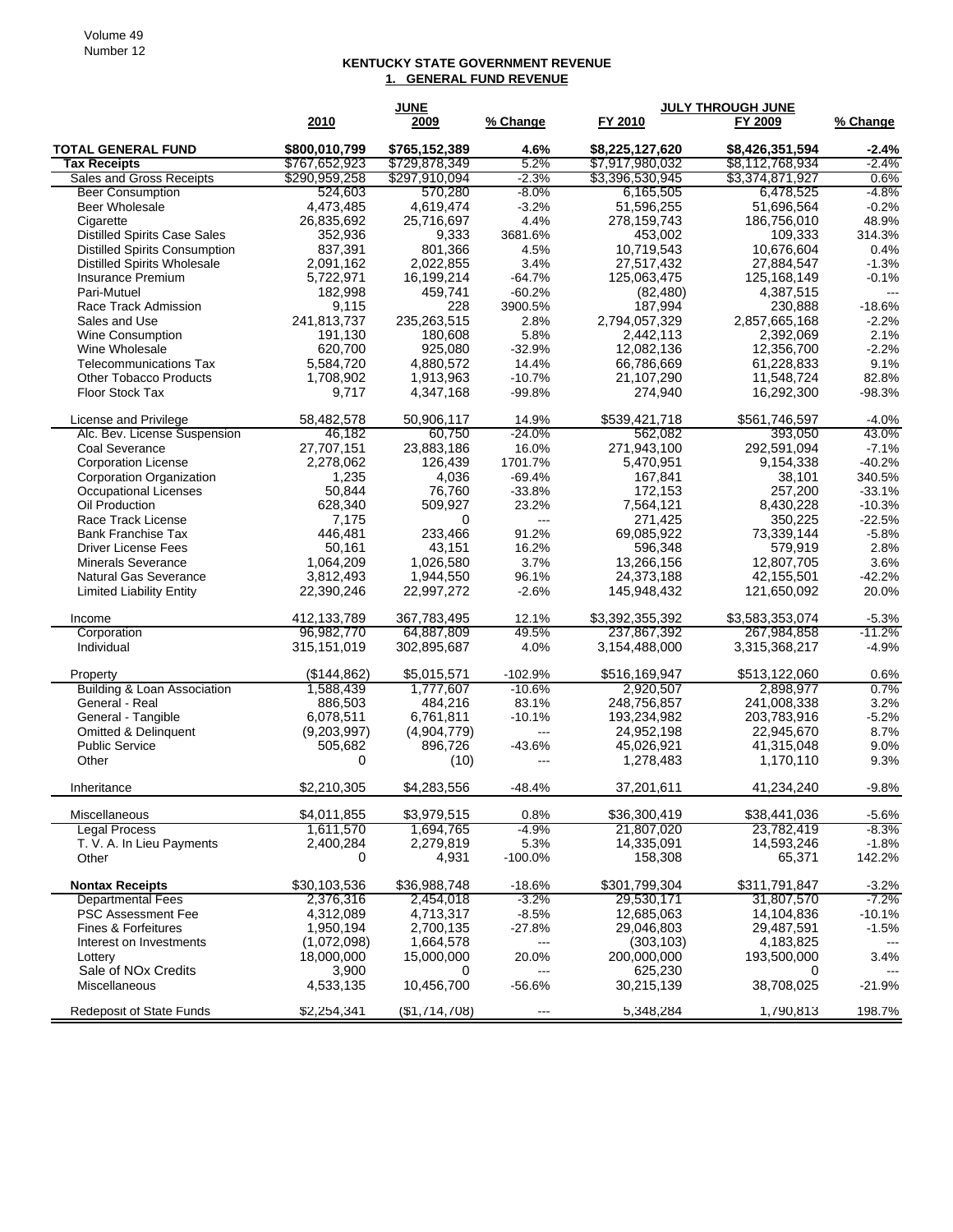Volume 49 Number 12

### **2. ROAD FUND REVENUE**

|                                 | <b>JUNE</b>   |               |          | <b>JULY THROUGH JUNE</b> |                 |          |
|---------------------------------|---------------|---------------|----------|--------------------------|-----------------|----------|
|                                 | 2010          | 2009          | % Change | FY 2010                  | FY 2009         | % Change |
| <b>TOTAL STATE ROAD FUND</b>    | \$107,535,779 | \$108,568,359 | $-1.0%$  | \$1,206,622,639          | \$1,191,982,894 | $1.2\%$  |
| Tax Receipts-                   | \$105,334,764 | \$104,971,002 | 0.3%     | 1,181,341,209            | \$1,159,379,226 | 1.9%     |
| Sales and Gross Receipts        | \$92,667,410  | \$93,245,558  | $-0.6%$  | \$988,541,345            | \$958,780,727   | 3.1%     |
| <b>Motor Fuels Taxes</b>        | 58,958,579    | 59,453,090    | $-0.8%$  | 655,761,466              | 622,479,527     | 5.3%     |
| Motor Vehicle Usage             | 33,708,831    | 33,792,468    | $-0.2%$  | 332.779.879              | 336,301,200     | $-1.0%$  |
| License and Privilege           | \$12,667,354  | \$11,725,444  | 8.0%     | \$192,799,864            | \$200,598,500   | $-3.9%$  |
| <b>Motor Vehicles</b>           | 8,868,788     | 8.885.272     | $-0.2%$  | 96,839,803               | 98,186,733      | $-1.4\%$ |
| <b>Motor Vehicle Operators</b>  | 1.199.020     | 1.262.004     | $-5.0%$  | 15,941,488               | 15,521,191      | 2.7%     |
| <b>Weight Distance</b>          | 1,091,857     | 983,030       | 11.1%    | 70,498,757               | 75,444,283      | $-6.6%$  |
| <b>Truck Decal Fees</b>         | 27.862        | 21.410        | 30.1%    | 679.383                  | 832.653         | $-18.4%$ |
| <b>Other Special Fees</b>       | 1.479.827     | 573,728       | 157.9%   | 8,840,433                | 10.613.640      | -16.7%   |
| <b>Nontax Receipts</b>          | \$2,066,115   | \$3,569,076   | $-42.1%$ | \$23,871,991             | \$31,375,092    | $-23.9%$ |
| <b>Departmental Fees</b>        | 1,529,296     | 1,928,749     | $-20.7%$ | 18,487,783               | 19,106,827      | $-3.2\%$ |
| In Lieu of Traffic Fines        | 73,996        | 75.808        | $-2.4%$  | 779.495                  | 958.790         | $-18.7%$ |
| Investment Income               | 378,348       | 1,435,884     | $-73.7%$ | 3,633,987                | 10.661,790      | $-65.9%$ |
| Miscellaneous                   | 84,476        | 128,636       | $-34.3%$ | 970,725                  | 647,685         | 49.9%    |
| <b>Redeposit of State Funds</b> | \$134,900     | \$28,281      | 377.0%   | 1,409,439                | 1,228,576       | 14.7%    |

An electronic version of this report is available for viewing and downloading in PDF format at the Office of the State Budget Director's web site. To access this report, set your browser to http://www.osbd.ky.gov.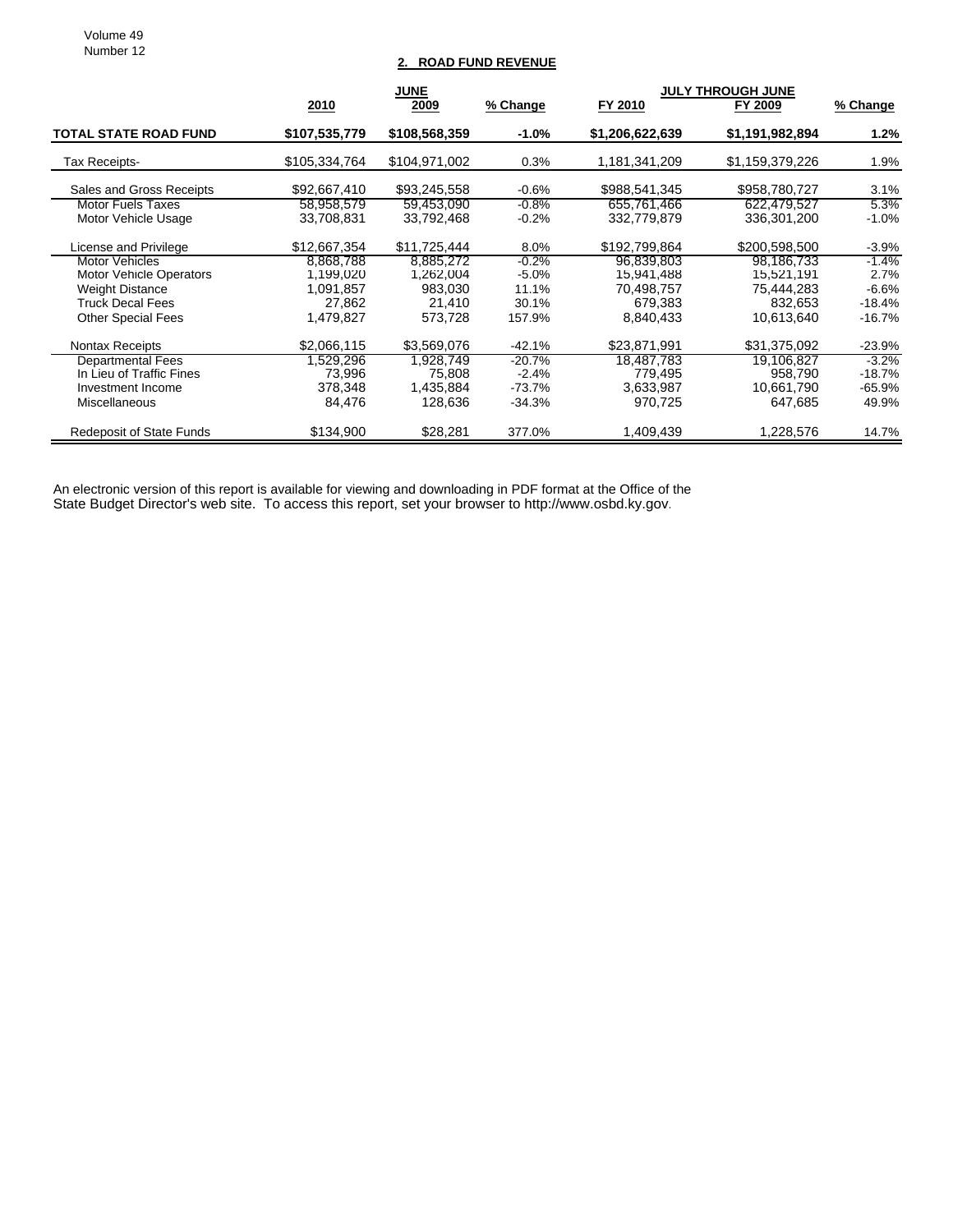#### **KENTUCKY STATE GOVERNMENT REVENUE 1. GENERAL FUND REVENUE**

|                                      | <b>Fourth Quarter</b><br>FY 2010 | <b>Fourth Quarter</b><br>FY 2009 | % Change                 | Year-To-Date<br>FY 2010        | Year-To-Date<br>FY 2009        | % Change            |
|--------------------------------------|----------------------------------|----------------------------------|--------------------------|--------------------------------|--------------------------------|---------------------|
| <b>TOTAL GENERAL FUND</b>            | 2,218,752,662                    | 2,209,274,971                    | 0.4%                     | \$8,225,127,620                | \$8,426,351,594                | $-2.4%$             |
| Tax Receipts                         | 2,139,555,458                    | 2,126,605,057                    | 0.6%                     | \$7,917,980,032                | \$8,112,768,934                | $-2.4%$             |
| Sales and Gross Receipts             | 892,085,672                      | 870,908,422                      | 2.4%                     | \$3,396,530,945                | \$3,374,871,927                | 0.6%                |
| <b>Beer Consumption</b>              | 1,635,866                        | 1,712,350                        | $-4.5%$                  | 6,165,505                      | 6,478,525                      | $-4.8%$             |
| <b>Beer Wholesale</b>                | 13,534,168                       | 13,305,370                       | 1.7%                     | 51,596,255                     | 51,696,564                     | $-0.2%$             |
| Cigarette                            | 72,862,652                       | 66,458,542                       | 9.6%                     | 278,159,743                    | 186,756,010                    | 48.9%               |
| <b>Distilled Spirits Case Sales</b>  | 372,010                          | 28,329                           | 1213.2%                  | 453,002                        | 109,333                        | 314.3%              |
| <b>Distilled Spirits Consumption</b> | 2,728,052                        | 2,689,200                        | 1.4%                     | 10,719,543                     | 10,676,604                     | 0.4%                |
| <b>Distilled Spirits Wholesale</b>   | 7,063,346                        | 7,038,078                        | 0.4%                     | 27,517,432                     | 27,884,547                     | $-1.3%$             |
| Insurance Premium                    | 40,136,889                       | 39,130,274                       | 2.6%                     | 125,063,475                    | 125,168,149                    | $-0.1%$             |
| Pari-Mutuel                          | 670,335                          | 1,979,917                        | $-66.1%$                 | (82, 480)                      | 4,387,515                      | $\overline{a}$      |
| Race Track Admission                 | 35,178                           | 34,309                           | 2.5%                     | 187,994                        | 230,888                        | $-18.6%$            |
| Sales and Use                        | 727,672,780                      | 698,522,998                      | 4.2%                     | 2,794,057,329                  | 2,857,665,168                  | $-2.2%$             |
|                                      | 613,745                          |                                  |                          | 2,442,113                      | 2,392,069                      | 2.1%                |
| Wine Consumption                     |                                  | 598,418                          | 2.6%                     |                                |                                |                     |
| Wine Wholesale                       | 2,796,251                        | 3,053,516                        | $-8.4%$                  | 12,082,136                     | 12,356,700                     | $-2.2%$             |
| <b>Telecommunications Tax</b>        | 16,464,602                       | 15,106,807                       | 9.0%                     | 66,786,669                     | 61,228,833                     | 9.1%                |
| <b>OTP</b>                           | 5,445,672                        | 4,958,047                        | 9.8%                     | 21,107,290                     | 11,548,724                     | 82.8%               |
| Floor Stock Tax                      | 54,125                           | 16,292,266                       | $-99.7%$                 | 274,940                        | 16,292,300                     | $-98.3%$            |
| License and Privilege                | 148,528,062                      | 138,980,207                      | 6.9%                     | \$539,421,718                  | \$561,746,597                  | $-4.0%$             |
| Alc. Bev. License Suspension         | 179,607                          | 129,250                          | 39.0%                    | 562,082                        | 393,050                        | 43.0%               |
| <b>Coal Severance</b>                | 77,346,596                       | 74,660,457                       | 3.6%                     | 271,943,100                    | 292,591,094                    | $-7.1%$             |
| <b>Corporation License</b>           | 3,168,091                        | 841.992                          | 276.3%                   | 5,470,951                      | 9,154,338                      | $-40.2%$            |
| Corporation Organization             | 18,985                           | 4,036                            | 370.4%                   | 167,841                        | 38,101                         | 340.5%              |
| <b>Occupational Licenses</b>         | 72,504                           | 115,795                          | $-37.4%$                 | 172,153                        | 257,200                        | $-33.1%$            |
| Oil Production                       | 2,094,749                        | 1,331,343                        | 57.3%                    | 7,564,121                      | 8,430,228                      | $-10.3%$            |
| Race Track License                   | 44,675                           | 48,350                           | $-7.6%$                  | 271,425                        | 350.225                        | $-22.5%$            |
| <b>Bank Franchise Tax</b>            | 850,248                          | 288,861                          | 194.3%                   | 69,085,922                     | 73,339,144                     | $-5.8%$             |
| <b>Driver License Fees</b>           | 155,779                          | 141,598                          | 10.0%                    | 596,348                        | 579,919                        | 2.8%                |
| <b>Minerals Severance</b>            | 3,145,643                        | 2,414,636                        | 30.3%                    | 13,266,156                     | 12,807,705                     | 3.6%                |
| Natural Gas Severance                | 9,098,763                        | 5,941,858                        | 53.1%                    | 24,373,188                     | 42,155,501                     | $-42.2%$            |
| <b>Limited Liability Entity</b>      | 52,352,423                       | 53,062,029                       | $-1.3%$                  | 145,948,432                    | 121,650,092                    | 20.0%               |
|                                      |                                  |                                  |                          |                                |                                |                     |
| Income<br>Corporation                | 1,033,785,190<br>108,713,259     | 1,040,685,505<br>77,058,095      | $-0.7%$<br>41.1%         | \$3,392,355,392<br>237,867,392 | \$3,583,353,074<br>267,984,858 | $-5.3%$<br>$-11.2%$ |
| Individual                           | 925,071,931                      | 963,627,409                      | $-4.0%$                  | 3,154,488,000                  | 3,315,368,217                  | $-4.9%$             |
| Property                             | \$47,128,060                     | \$54,239,580                     | $-13.1%$                 | \$516,169,947                  | \$513,122,060                  | 0.6%                |
| Building & Loan Association          | 2,822,208                        |                                  | 5.5%                     | 2,920,507                      |                                | 0.7%                |
|                                      |                                  | 2,674,999                        |                          |                                | 2,898,977                      |                     |
| General - Real                       | 6,937,071                        | 7,513,794                        | $-7.7%$                  | 248,756,857                    | 241,008,338                    | 3.2%                |
| General - Tangible                   | 41,950,866                       | 35,870,366                       | 17.0%                    | 193,234,982                    | 203,783,916                    | $-5.2%$             |
| <b>Omitted &amp; Delinquent</b>      | 5,378,297                        | 5,950,562                        | $---$                    | 24,952,198                     | 22,945,670                     | 8.7%                |
| <b>Public Service</b>                | (9,965,091)                      | 2,212,578                        | $---$                    | 45,026,921                     | 41,315,048                     | 9.0%                |
| Other                                | 4,710                            | 17,282                           | $-72.7%$                 | 1,278,483                      | 1,170,110                      | 9.3%                |
| Inheritance                          | \$7,944,261                      | \$11,289,744                     | $-29.6%$                 | \$37,201,611                   | \$41,234,240                   | $-9.8%$             |
| Miscellaneous                        | \$10,084,213                     | \$10,501,600                     | $-4.0%$                  | \$36,300,419                   | \$38,441,036                   | $-5.6%$             |
| <b>Legal Process</b>                 | 5,270,090                        | 5,894,372                        | $-10.6%$                 | 21,807,020                     | 23,782,419                     | $-8.3%$             |
| T. V. A. In Lieu Payments            | 4,800,569                        | 4,580,385                        | 4.8%                     | 14,335,091                     | 14,593,246                     | $-1.8%$             |
| Other                                | 13,555                           | 26,843                           | $-49.5%$                 | 158,308                        | 65,371                         | 142.2%              |
| Nontax Receipts                      | \$76,383,966                     | \$84,044,423                     | $-9.1%$                  | \$301,799,304                  | \$311,791,847                  | $-3.2%$             |
| <b>Departmental Fees</b>             | 8,991,303                        | 8,723,199                        | 3.1%                     | 29,530,171                     | 31,912,667                     | $-7.5%$             |
| <b>PSC Assessment Fee</b>            | 4,316,470                        | 4,730,657                        | $-8.8%$                  | 12,685,063                     | 14,104,836                     | $-10.1%$            |
| Fines & Forfeitures                  | 6,905,105                        | 7,629,811                        | $-9.5%$                  | 29,046,803                     | 29,298,014                     | $-0.9%$             |
| Interest on Investments              | (925, 979)                       | 1,833,517                        | $\overline{\phantom{a}}$ | (303, 103)                     | 4,183,825                      |                     |
| Lottery                              | 55,500,000                       | 52,000,000                       | 6.7%                     | 200,000,000                    | 193,500,000                    | 3.4%                |
| Sale of NO <sub>x</sub> Credits      | 16,300                           | 0                                | ---                      | 625,230                        | 0                              |                     |
| Miscellaneous                        | 1,580,767                        | 9,127,238                        | $-82.7%$                 | 30,215,139                     | 38,708,024                     | $-21.9%$            |
| <b>Redeposit of State Funds</b>      | \$2,813,238                      | (1,374,509)                      | ---                      | \$5,348,284                    | \$1,790,813                    | 198.7%              |